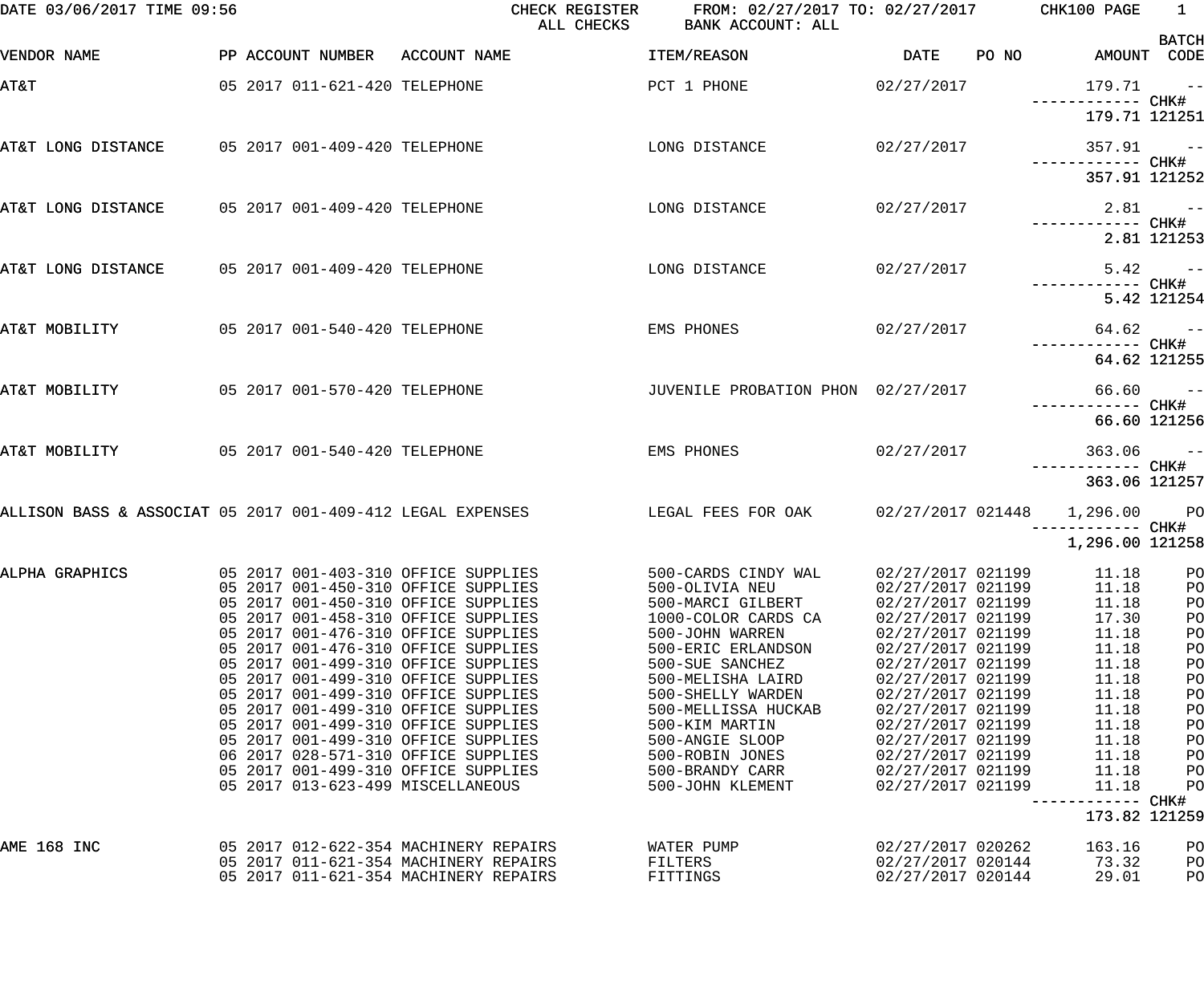| DATE 03/06/2017 TIME 09:56 |  |  |  |  |  |
|----------------------------|--|--|--|--|--|
|----------------------------|--|--|--|--|--|

DATE 03/06/2017 TIME 09:56 CHECK REGISTER FROM: 02/27/2017 TO: 02/27/2017 CHK100 PAGE 2 ALL CHECKS BANK ACCOUNT: ALL

|                                                              |  |                                                                                                                                                                                                                                                                                             |                                                                        |                                                                                                                                                                                                            |                                                                                                                                   |       |                                                                               | <b>BATCH</b>                                                   |
|--------------------------------------------------------------|--|---------------------------------------------------------------------------------------------------------------------------------------------------------------------------------------------------------------------------------------------------------------------------------------------|------------------------------------------------------------------------|------------------------------------------------------------------------------------------------------------------------------------------------------------------------------------------------------------|-----------------------------------------------------------------------------------------------------------------------------------|-------|-------------------------------------------------------------------------------|----------------------------------------------------------------|
| VENDOR NAME                                                  |  | PP ACCOUNT NUMBER ACCOUNT NAME                                                                                                                                                                                                                                                              |                                                                        | ITEM/REASON                                                                                                                                                                                                | DATE                                                                                                                              | PO NO |                                                                               | AMOUNT CODE                                                    |
|                                                              |  | 05 2017 011-621-354 MACHINERY REPAIRS<br>05 2017 011-621-354 MACHINERY REPAIRS<br>05 2017 011-621-354 MACHINERY REPAIRS<br>05 2017 011-621-354 MACHINERY REPAIRS<br>05 2017 011-621-354 MACHINERY REPAIRS<br>05 2017 011-621-354 MACHINERY REPAIRS<br>05 2017 011-621-354 MACHINERY REPAIRS |                                                                        | ALTERNATOR<br>ALTERNATOR<br>PARTS<br>PARTS<br>PARTS<br>CREDIT MEMO<br>CREDIT                                                                                                                               | 02/27/2017 020144<br>02/27/2017 020144<br>02/27/2017 020144<br>02/27/2017 020144<br>02/27/2017 020144<br>02/27/2017<br>02/27/2017 |       | 357.41<br>532.01<br>25.46<br>111.74<br>230.78<br>$74.08 -$<br>$157.34-$       | P <sub>O</sub><br>PO<br>PO<br>PO<br>PO<br>$- -$<br>$-\:\:-$    |
|                                                              |  | 05 2017 012-622-354 MACHINERY REPAIRS<br>05 2017 012-622-354 MACHINERY REPAIRS<br>05 2017 012-622-354 MACHINERY REPAIRS<br>05 2017 011-621-354 MACHINERY REPAIRS<br>05 2017 011-621-354 MACHINERY REPAIRS<br>05 2017 011-621-354 MACHINERY REPAIRS                                          |                                                                        | CREDIT<br>OIL AND RESIDENCE ON A STREET<br>PARTS<br>PARTS<br>OIL FILTER THE STATE OF THE STATE OF THE STATE OF THE STATE OF THE STATE OF THE STATE OF THE STATE OF THE STATE<br>FILTERS                    | 02/27/2017<br>02/27/2017 020262<br>02/27/2017 020262<br>02/27/2017 020144<br>02/27/2017 020144<br>02/27/2017 020144               |       | 155.75-<br>5.76<br>41.44<br>25.89<br>17.36<br>68.14<br>15.96                  | $-\:\:-$<br>PO<br>PO<br>PO<br>PO<br>PO<br>PO                   |
|                                                              |  | 05 2017 011-621-354 MACHINERY REPAIRS                                                                                                                                                                                                                                                       |                                                                        | BULBS AND RESIDENCE AND RESIDENCE AND RESIDENCE AND RESIDENCE AND RESIDENCE AND RESIDENCE AND RESIDENCE AND RE                                                                                             | 02/27/2017 020144                                                                                                                 |       | ----------- CHK#<br>1,310.27 121260                                           |                                                                |
|                                                              |  |                                                                                                                                                                                                                                                                                             | 05 2017 014-624-392 UNIFORMS - EMPLOYEES & PRI UNIFORMS                | ARAMARK UNIFORM & CAREE 05 2017 014-624-392 UNIFORMS - EMPLOYEES & PRI UNIFORMS                     02/27/2017 020317      101.86     PO                                                                   |                                                                                                                                   |       | 02/27/2017 020317 137.91<br>----------- CHK#<br>239.77 121261                 | PO                                                             |
| ATWOOD DISTRIBUTING LP 05 2017 011-621-354 MACHINERY REPAIRS |  | 05 2017 001-540-499 MISCELLANEOUS                                                                                                                                                                                                                                                           | 05 2017 001-540-499 MISCELLANEOUS<br>05 2017 001-540-499 MISCELLANEOUS | <b>PARTS</b><br>AXE AREA AND THE STATE OF THE STATE OF THE STATE OF THE STATE OF THE STATE OF THE STATE OF THE STATE OF THE ST<br>05 2017 011-621-354 MACHINERY REPAIRS PARTS<br>SUPPLIES<br>MISC SUPPLIES | 02/27/2017 020211<br>02/27/2017 020298<br>02/27/2017 020298                                                                       |       | 22.57<br>02/27/2017 020298 7.99<br>02/27/2017 020211 171.93<br>27.23<br>15.82 | P <sub>O</sub><br>P <sub>O</sub><br>P <sub>O</sub><br>PO<br>PO |
|                                                              |  |                                                                                                                                                                                                                                                                                             |                                                                        |                                                                                                                                                                                                            |                                                                                                                                   |       | -----------<br>245.54 121262                                                  | $--$ CHK#                                                      |
| AXIOS GROUP INC                                              |  | 05 2017 001-503-306 CONTRACT SERVICES                                                                                                                                                                                                                                                       | 05 2017 001-503-306 CONTRACT SERVICES                                  | MISC LABOR SUPPLIES 02/27/2017 020912<br>LABOR<br>05 2017 001-503-457 MACHINERY&EQUIP-NON CAPITA SPEAKERS, MIXER BOARD AN 02/27/2017 020912                                                                |                                                                                                                                   |       | 500.00<br>02/27/2017 020912 3,000.00 PO<br>5,000.00<br>----------- CHK#       | PO<br>PO                                                       |
|                                                              |  |                                                                                                                                                                                                                                                                                             |                                                                        |                                                                                                                                                                                                            |                                                                                                                                   |       | 8,500.00 121263                                                               |                                                                |
| BAKER & TAYLOR COMPANY 05 2017 001-650-590 BOOKS             |  | 05 2017 001-650-590 BOOKS                                                                                                                                                                                                                                                                   |                                                                        | <b>BOOKS</b><br><b>BOOKS</b>                                                                                                                                                                               | 02/27/2017 020217<br>02/27/2017 020217                                                                                            |       | 19.90<br>107.49<br>------------ CHK#                                          | PO<br>PO                                                       |
|                                                              |  |                                                                                                                                                                                                                                                                                             |                                                                        |                                                                                                                                                                                                            |                                                                                                                                   |       | 127.39 121264                                                                 |                                                                |
| BARTHOLD TIRE COMPANY                                        |  | 05 2017 001-407-354 VEHICLE EXPENSE<br>05 2017 001-540-354 VEHICLE MAINTENANCE<br>05 2017 001-540-354 VEHICLE MAINTENANCE<br>05 2017 013-623-303 TIRES & TIRE REPAIRS                                                                                                                       |                                                                        | TIRES<br>TIRE<br>TIRE<br>O RINGS                                                                                                                                                                           | 02/27/2017 020451<br>02/27/2017 020295<br>02/27/2017 020295<br>02/27/2017 020435                                                  |       | 535.08<br>264.79<br>209.84<br>40.00<br>--------- CHK#                         | PO<br>P <sub>O</sub><br>PO<br>PO                               |
|                                                              |  |                                                                                                                                                                                                                                                                                             |                                                                        |                                                                                                                                                                                                            |                                                                                                                                   |       | 1,049.71 121265                                                               |                                                                |
| BORDEN DAIRY COMPANY                                         |  | 05 2017 001-561-333 FOOD FOR JAIL<br>05 2017 001-561-333 FOOD FOR JAIL<br>05 2017 001-561-333 FOOD FOR JAIL                                                                                                                                                                                 |                                                                        | MILK<br>MILK<br>MILK                                                                                                                                                                                       | 02/27/2017 020383<br>02/27/2017 020383<br>02/27/2017 020383                                                                       |       | 231.52<br>231.52<br>448.57<br>------- CHK#                                    | PO<br>PO<br>PO                                                 |
|                                                              |  |                                                                                                                                                                                                                                                                                             |                                                                        |                                                                                                                                                                                                            |                                                                                                                                   |       | 911.61 121266                                                                 |                                                                |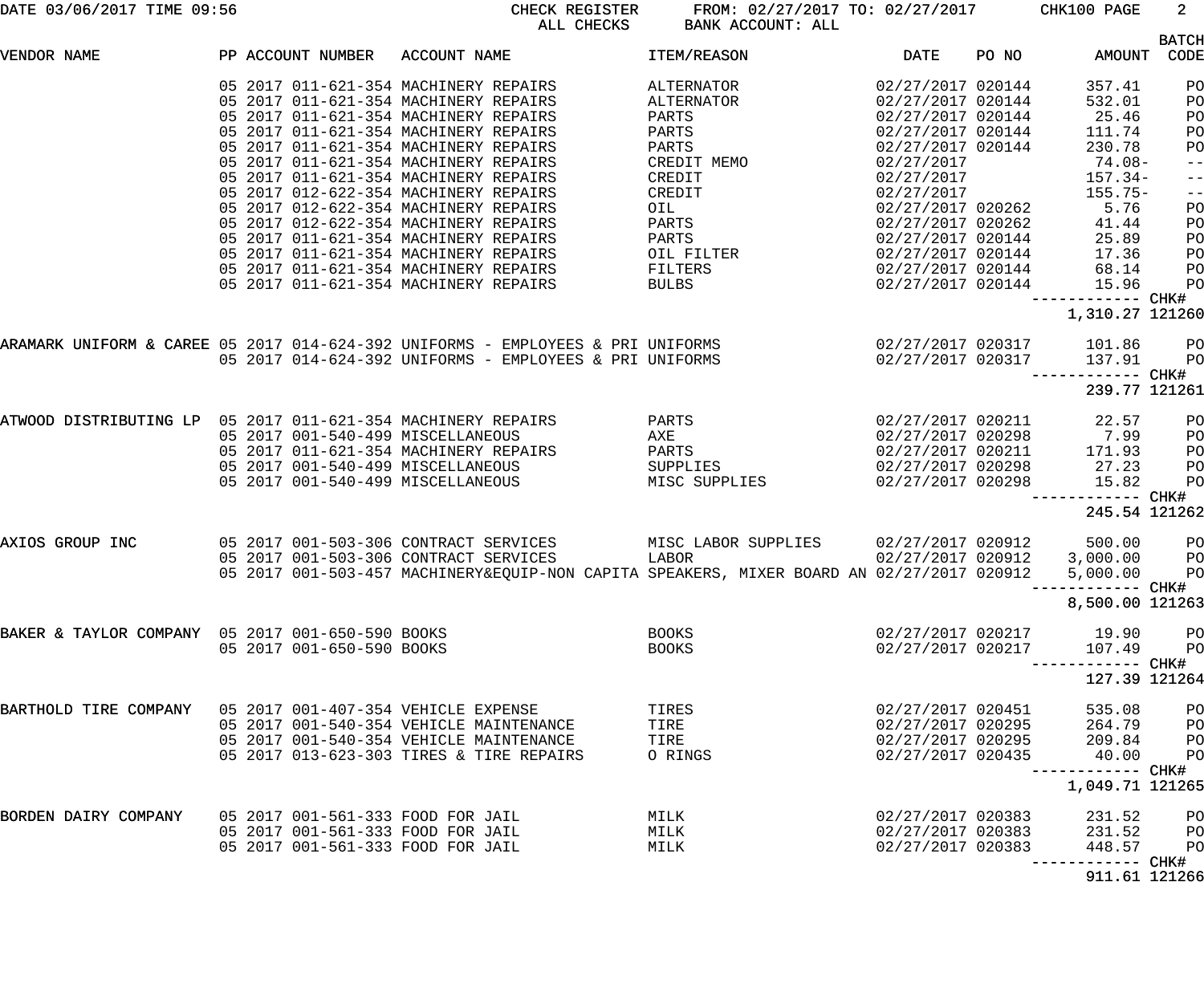| DATE 03/06/2017 TIME 09:56                                          |  |                                                                                                                                                                                                                                                                                                                                                              | CHECK REGISTER<br>ALL CHECKS<br>BANK ACCOUNT: ALL |                                                                                                                                                                                                                                                                                      | FROM: 02/27/2017 TO: 02/27/2017 CHK100 PAGE                                                                                                     |  |                                                                                                                      | 3 <sup>7</sup>                                                       |
|---------------------------------------------------------------------|--|--------------------------------------------------------------------------------------------------------------------------------------------------------------------------------------------------------------------------------------------------------------------------------------------------------------------------------------------------------------|---------------------------------------------------|--------------------------------------------------------------------------------------------------------------------------------------------------------------------------------------------------------------------------------------------------------------------------------------|-------------------------------------------------------------------------------------------------------------------------------------------------|--|----------------------------------------------------------------------------------------------------------------------|----------------------------------------------------------------------|
| VENDOR NAME                                                         |  |                                                                                                                                                                                                                                                                                                                                                              | PP ACCOUNT NUMBER ACCOUNT NAME                    | <b>DATE</b><br><b>ITEM/REASON</b>                                                                                                                                                                                                                                                    |                                                                                                                                                 |  | PO NO AMOUNT                                                                                                         | <b>BATCH</b><br>CODE                                                 |
| BOUND TREE MEDICAL LLC 05 2017 001-540-391 MEDICAL SUPPLIES         |  | 05 2017 001-540-391 MEDICAL SUPPLIES<br>05 2017 001-540-391 MEDICAL SUPPLIES<br>05 2017 001-540-391 MEDICAL SUPPLIES<br>05 2017 001-540-391 MEDICAL SUPPLIES<br>05 2017 001-540-391 MEDICAL SUPPLIES<br>05 2017 001-540-391 MEDICAL SUPPLIES<br>05 2017 001-540-391 MEDICAL SUPPLIES<br>05 2017 001-540-391 MEDICAL SUPPLIES<br>05 2017 001-540-392 UNIFORMS |                                                   | MED SUPPLIES 02/27/2017 020294<br>CURAPLEX<br>MEDICAL SUPPLIES<br>CURAPLEX<br>MEDICAL SUPPLIES<br>MEDICAL SUPPLIES<br>MEDICAL SUPPLIES<br>MEDICAL SUPPLIES<br>MEDICAL SUPPLIES 02/27/2017 020294<br>MEDICAL SUPPLIES 02/27/2017 020294 113.00<br>$02/27/2017$ 020861 256.74<br>PANTS | 02/27/2017 020294<br>02/27/2017 020294<br>02/27/2017 020294<br>02/27/2017 020294<br>02/27/2017 020294<br>02/27/2017 020294                      |  | 210.50<br>22.49<br>53.70<br>954.57<br>569.76<br>125.16<br>4,146.61<br>317.97<br>------------ CHK#<br>6,770.50 121267 | PO<br>PO<br>PO<br>PO<br>PO<br>PO<br>PO<br>PO<br>PO<br>P <sub>O</sub> |
| BRINKLEY JASON                                                      |  |                                                                                                                                                                                                                                                                                                                                                              |                                                   | 05 2017 001-400-427 CONFERENCE EXPENSE VG YOUNG CONF 02/27/2017 281.35                                                                                                                                                                                                               |                                                                                                                                                 |  | ------------ CHK#<br>281.35 121268                                                                                   | $ -$                                                                 |
|                                                                     |  |                                                                                                                                                                                                                                                                                                                                                              |                                                   | BRINKLEY JOSHUA R. ATTY 05 2017 001-409-400 COURT APPOINTED ATTORNEYS ITIO KG, & KG $02/27/2017$ 1,880.00 --<br>05 2017 001-409-400 COURT APPOINTED ATTORNEYS ST VS LLOYD M WALL, JR 02/27/2017                                                                                      |                                                                                                                                                 |  | $425.00$ --<br>2,305.00 121269                                                                                       |                                                                      |
| BUCKS WHEEL & EQUIPTMEN 05 2017 014-624-354 MACHINERY REPAIRS PARTS |  |                                                                                                                                                                                                                                                                                                                                                              |                                                   |                                                                                                                                                                                                                                                                                      |                                                                                                                                                 |  | 02/27/2017 020341 333.20 PO<br>------------ CHK#<br>333.20 121270                                                    |                                                                      |
|                                                                     |  |                                                                                                                                                                                                                                                                                                                                                              |                                                   | BUFFALO BUSINESS PRODUC 05 2017 001-499-310 OFFICE SUPPLIES STAMPS FOR TICKETS 02/27/2017 021353 63.00<br>05 2017 001-499-310 OFFICE SUPPLIES STAMPS FOR DEPOSITS                                                                                                                    |                                                                                                                                                 |  | 02/27/2017 021353 48.45<br>------------ CHK#<br>111.45 121271                                                        | <b>PO</b><br>P <sub>O</sub>                                          |
| CBJ TIRE & ALIGNMENT NR 05 2017 011-621-303 TIRES & TIRE REPAIRS    |  | 05 2017 012-622-354 MACHINERY REPAIRS<br>05 2017 011-621-354 MACHINERY REPAIRS<br>05 2017 011-621-354 MACHINERY REPAIRS<br>05 2017 011-621-354 MACHINERY REPAIRS<br>05 2017 001-560-354 VEHICLE MAINTENANCE                                                                                                                                                  | 05 2017 012-622-303 TIRES & TIRE REPAIRS          | TIRE<br>TIRE DISPOSAL<br>INSPECTION<br>INSPECTION<br>INSPECTION<br>INSPECTION<br>UNIT 14 ALIGNMENT                                                                                                                                                                                   | 02/27/2017 020214<br>02/27/2017 020300<br>02/27/2017 020300<br>02/27/2017 020214<br>02/27/2017 020214<br>02/27/2017 020214<br>02/27/2017 021112 |  | 875.00<br>76.00 PO<br>7.00<br>7.00<br>7.00<br>7.00<br>69.95<br>-----------                                           | $P$ O<br>PO<br>PO<br>PO<br>PO<br>PO<br>CHK#                          |
| CCD COUNSELING P.A.                                                 |  |                                                                                                                                                                                                                                                                                                                                                              | 06 2017 020-570-328 MENTAL HEALTH SERVICES        | COUNSELING SERVICES                                                                                                                                                                                                                                                                  | 02/27/2017 020697                                                                                                                               |  | 1,048.95 121272<br>300.00<br>------- CHK#                                                                            | P <sub>O</sub>                                                       |
| CDCAT AREA V                                                        |  | 05 2017 001-403-481 ASSN DUES                                                                                                                                                                                                                                                                                                                                |                                                   | CDCAT AREA DUES                                                                                                                                                                                                                                                                      | 02/27/2017 021446                                                                                                                               |  | 300.00 121273<br>50.00                                                                                               | P <sub>O</sub>                                                       |
| CHAD SIEGER PLUMBING HV 05 2017 001-510-450 BUILDING MAINTENANCE    |  |                                                                                                                                                                                                                                                                                                                                                              |                                                   | REMOVE AND REPLACE TEMPE 02/27/2017 020495                                                                                                                                                                                                                                           |                                                                                                                                                 |  | 50.00 121274<br>3,290.34<br>--------- CHK#                                                                           | P <sub>O</sub>                                                       |
|                                                                     |  |                                                                                                                                                                                                                                                                                                                                                              |                                                   |                                                                                                                                                                                                                                                                                      |                                                                                                                                                 |  | 3,290.34 121275                                                                                                      |                                                                      |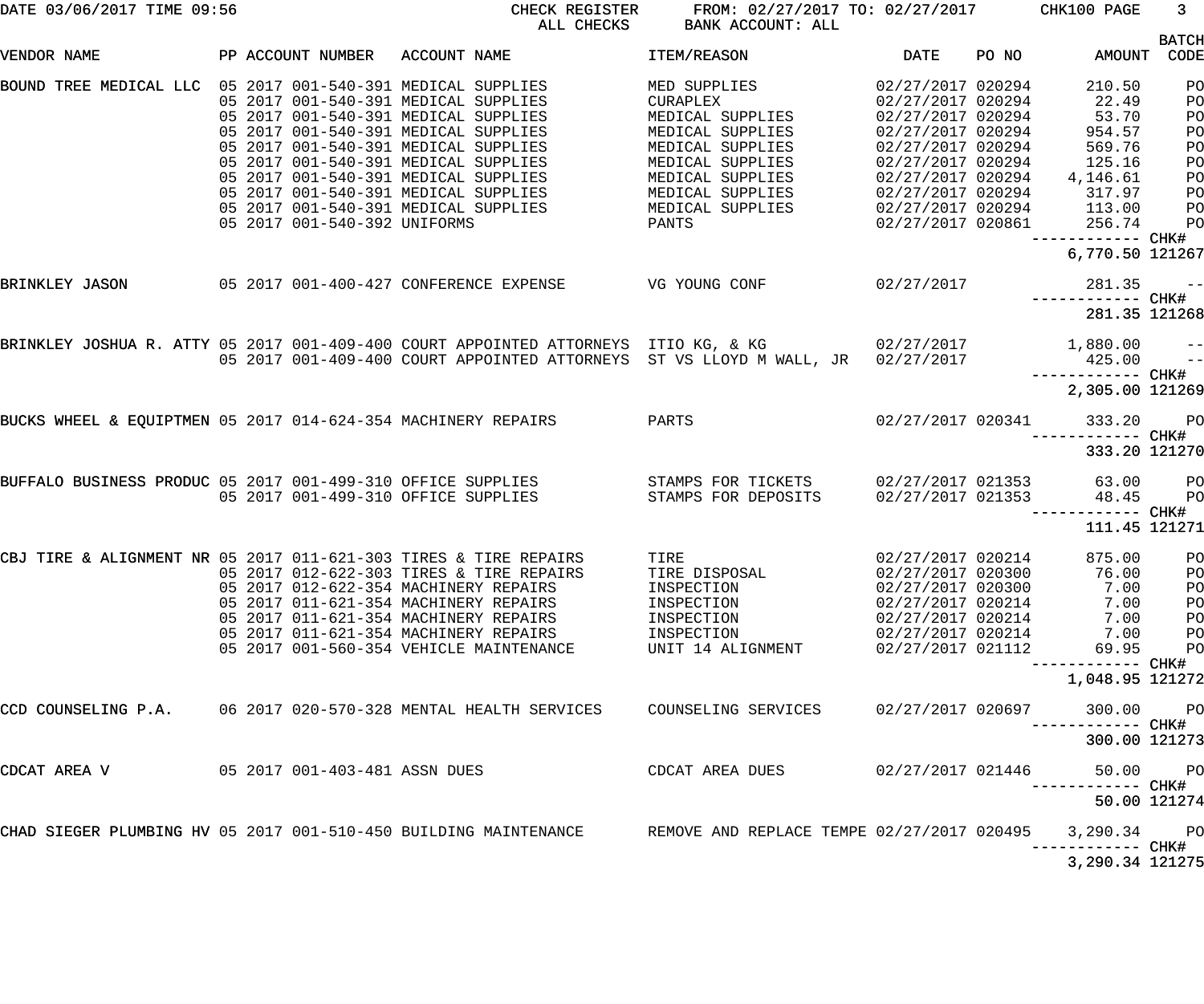| DATE 03/06/2017 TIME 09:56                               |  |                            | CHECK REGISTER<br>ALL CHECKS                                                                                                                                                 | FROM: 02/27/2017 TO: 02/27/2017 CHK100 PAGE<br>BANK ACCOUNT: ALL |                   |                                              | $4\overline{ }$ |
|----------------------------------------------------------|--|----------------------------|------------------------------------------------------------------------------------------------------------------------------------------------------------------------------|------------------------------------------------------------------|-------------------|----------------------------------------------|-----------------|
| VENDOR NAME                                              |  |                            | PP ACCOUNT NUMBER ACCOUNT NAME THEM/REASON                                                                                                                                   |                                                                  |                   | DATE PO NO AMOUNT CODE                       | <b>BATCH</b>    |
|                                                          |  |                            | CHRIS BURNS WELDING LLC 05 2017 014-624-457 MACHINERY & EQUIP-NON CAPI TRUCK BED FOR NEW T 02/27/2017 021423 1,500.00                                                        |                                                                  |                   | ------------ CHK#                            | PO <sub>1</sub> |
|                                                          |  |                            |                                                                                                                                                                              |                                                                  |                   | 1,500.00 121276                              |                 |
|                                                          |  |                            | CITIBANK COMMERCIAL CAR 05 2017 037-476-427 TRAINING - DISTRICT ATTORN HOTEL FOR AARON CARNEY 02/27/2017 021331                                                              | LACTATE STRIPS FROM NOVA 02/27/2017 021323                       |                   | 504.84<br>558.03                             | PO<br>PO        |
|                                                          |  |                            | 05 2017 001-540-391 MEDICAL SUPPLIES                 LACTATE STR<br>05 2017 014-624-354 MACHINERY REPAIRS                    BRAKE TOOL                                      |                                                                  | 02/27/2017 021258 | 78.95                                        | PO              |
|                                                          |  |                            | 05 2017 001-560-429 TRAINING & SCHOOLS 6 HOTEL FOR CRUMLEY 62/27/2017 019867                                                                                                 |                                                                  |                   | 418.56                                       | PO              |
|                                                          |  |                            | 05 2017 001-560-429 TRAINING & SCHOOLS                                                                                                                                       | HOTEL FOR BRYCE KENNEDY 02/27/2017 021093                        |                   | 912.17                                       | PO              |
|                                                          |  |                            | 05 2017 001-510-450 BUILDING MAINTENANCE                                                                                                                                     | BURGLER ALARM PERMIT FRO 02/27/2017 021210                       |                   |                                              |                 |
|                                                          |  |                            |                                                                                                                                                                              |                                                                  |                   | 31.05                                        | PO              |
|                                                          |  |                            | 05 2017 001-580-310 OFFICE SUPPLIES                                                                                                                                          | DVDRW                                                            | 02/27/2017 021273 | 187.00                                       | PO              |
|                                                          |  |                            |                                                                                                                                                                              |                                                                  |                   |                                              | PO              |
|                                                          |  |                            |                                                                                                                                                                              |                                                                  |                   |                                              | PO              |
|                                                          |  |                            | 02/27/2017 021287 159.95<br>02/27/2017 021287 159.95 169.95 STATE SEAL 02/27/2017 021287 159.95<br>05 2017 011-621-300 SUPPLIES & HARDWARE BATTERIES 02/27/2017 021345 46.81 |                                                                  |                   | ------------ CHK#                            | PO              |
|                                                          |  |                            |                                                                                                                                                                              |                                                                  |                   | 2,999.88 121277                              |                 |
|                                                          |  |                            | COLE MCNATT GAINESVILLE 05 2017 001-560-354 VEHICLE MAINTENANCE WIT 13 OIL CHANGE 02/27/2017 020184 50.79                                                                    |                                                                  |                   |                                              | PO <sub>1</sub> |
|                                                          |  |                            |                                                                                                                                                                              |                                                                  |                   | ------------ CHK#<br>50.79 121278            |                 |
|                                                          |  |                            | COLLIN CO LAW ENFORCEME 05 2017 001-560-429 TRAINING & SCHOOLS TRAINING FOR PARSONS                                                                                          |                                                                  |                   | 02/27/2017 021088 35.00<br>------------ CHK# | PO <sub>1</sub> |
|                                                          |  |                            |                                                                                                                                                                              |                                                                  |                   |                                              | 35.00 121279    |
|                                                          |  |                            | COLLIN COUNTY GOVERNMEN 05 2017 001-570-486 PURCHASED RESIDENTIAL SER PLACEMENT LB 02/27/2017 020736 2,596.80                                                                |                                                                  |                   |                                              | <b>PO</b>       |
|                                                          |  |                            |                                                                                                                                                                              |                                                                  |                   | 2,596.80 121280                              |                 |
| COMMUNITY LUMBER CO                                      |  |                            | 05 2017 013-623-300 SUPPLIES & HARDWARE                                                                                                                                      | SUPPLIES 02/27/2017 020449                                       |                   | 7.20                                         | P <sub>O</sub>  |
|                                                          |  |                            | 05 2017 014-624-300 SUPPLIES & HARDWARE                                                                                                                                      | SUPPLIES                                                         |                   | 02/27/2017 020337 14.48                      | P <sub>O</sub>  |
|                                                          |  |                            | 05 2017 014-624-300 SUPPLIES & HARDWARE                                                                                                                                      | STRAP                                                            | 02/27/2017 020337 | 6.87                                         | PO              |
|                                                          |  |                            | 05 2017 014-624-300 SUPPLIES & HARDWARE                                                                                                                                      | PVC CEMENT                                                       | 02/27/2017 020337 | 8.99                                         | P <sub>O</sub>  |
|                                                          |  |                            | 05 2017 014-624-300 SUPPLIES & HARDWARE                                                                                                                                      | SUPPLIES                                                         | 02/27/2017 020337 | 60.09                                        | PО              |
|                                                          |  |                            | 05 2017 014-624-300 SUPPLIES & HARDWARE                                                                                                                                      | SUPPLIES                                                         | 02/27/2017 020337 | 20.99                                        | P <sub>O</sub>  |
|                                                          |  |                            |                                                                                                                                                                              |                                                                  |                   |                                              |                 |
|                                                          |  |                            |                                                                                                                                                                              |                                                                  |                   | 118.62 121281                                |                 |
| COOKE CO TAX A/C                                         |  |                            | 05 2017 012-622-354 MACHINERY REPAIRS                                                                                                                                        | INSPECTION 9011                                                  | 02/27/2017 021476 | 7.50                                         | PO              |
|                                                          |  |                            | 05 2017 011-621-354 MACHINERY REPAIRS                                                                                                                                        | INSPECTION 5985                                                  | 02/27/2017 021476 | 7.50                                         | PO              |
|                                                          |  |                            | 05 2017 011-621-354 MACHINERY REPAIRS                                                                                                                                        | INSPECTION 2227                                                  | 02/27/2017 021476 | 7.50                                         | PO              |
|                                                          |  |                            | 05 2017 011-621-354 MACHINERY REPAIRS                                                                                                                                        | INSPECTION 6404                                                  | 02/27/2017 021476 | 7.50                                         | PO              |
|                                                          |  |                            |                                                                                                                                                                              |                                                                  |                   |                                              | 30.00 121282    |
| COOKE COUNTY CRUSHED ST 05 2017 013-623-302 GRAVEL       |  |                            |                                                                                                                                                                              | GRADE 2 BASE                                                     |                   | 02/27/2017 020434 4,007.34                   | P <sub>O</sub>  |
|                                                          |  | 05 2017 013-623-302 GRAVEL |                                                                                                                                                                              | 5" MINUS                                                         |                   | 02/27/2017 020434 2,013.55                   | P <sub>O</sub>  |
|                                                          |  | 05 2017 014-624-302 GRAVEL |                                                                                                                                                                              | GRADE 2 BASE                                                     | 02/27/2017 020325 | 15,750.30                                    | P <sub>O</sub>  |
|                                                          |  |                            |                                                                                                                                                                              |                                                                  |                   | 21, 771.19 121283                            |                 |
| CORDANT LABORATORY SOLU 06 2017 028-571-346 DRUG TESTING |  |                            |                                                                                                                                                                              | JAN 2017                                                         | 02/27/2017 019839 | 16.50                                        | P <sub>O</sub>  |
|                                                          |  |                            |                                                                                                                                                                              |                                                                  |                   | 16.50 121284                                 |                 |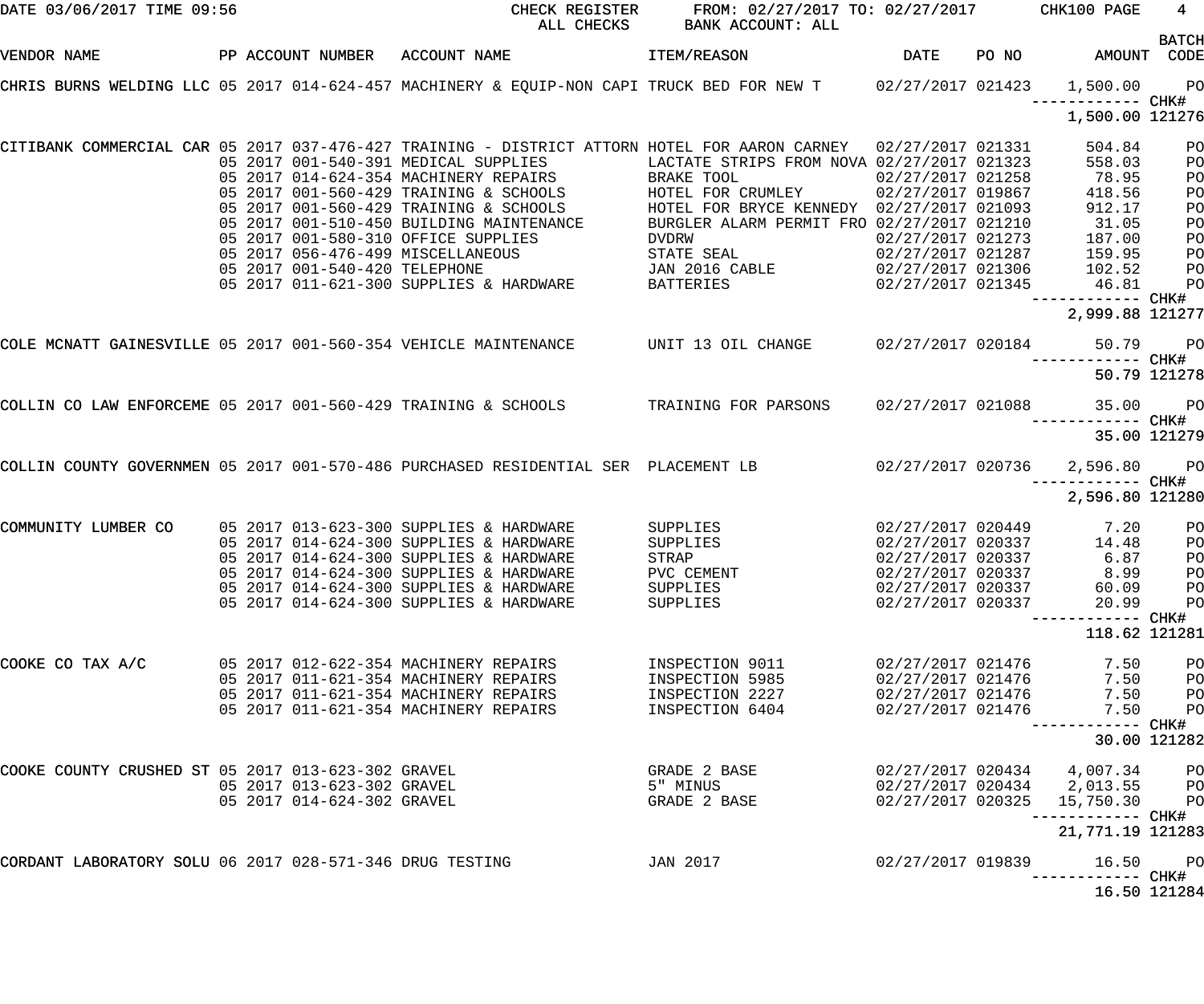| DATE 03/06/2017 TIME 09:56                                      |                                                            | CHECK REGISTER<br>ALL CHECKS                                                                                             | FROM: 02/27/2017 TO: 02/27/2017 CHK100 PAGE<br>BANK ACCOUNT: ALL                         |                                        |       |                                                     | $5 -$                            |
|-----------------------------------------------------------------|------------------------------------------------------------|--------------------------------------------------------------------------------------------------------------------------|------------------------------------------------------------------------------------------|----------------------------------------|-------|-----------------------------------------------------|----------------------------------|
| VENDOR NAME                                                     | PP ACCOUNT NUMBER ACCOUNT NAME                             |                                                                                                                          | ITEM/REASON                                                                              | DATE                                   | PO NO | AMOUNT                                              | <b>BATCH</b><br>CODE             |
| COUNTY INFORMATION RESO 05 2017 001-503-390 SUBSCRIPTIONS       |                                                            |                                                                                                                          | JAN 2017                                                                                 | 02/27/2017 020678                      |       | 554.00<br>------------ CHK#                         | $P$ O                            |
|                                                                 |                                                            |                                                                                                                          |                                                                                          |                                        |       | 554.00 121285                                       |                                  |
|                                                                 |                                                            | CUMMINS SOUTHERN PLAINS 05 2017 001-510-450 BUILDING MAINTENANCE GENERATOR REPAIR JA 1 02/27/2017 021437 1,067.00        |                                                                                          |                                        |       | ------------ CHK#                                   | <b>PO</b>                        |
|                                                                 |                                                            |                                                                                                                          |                                                                                          |                                        |       | 1,067.00 121286                                     |                                  |
| CX TEC                                                          |                                                            | 05 2017 001-503-453 TELEPHONE SYSTEM MAINTENA SHIPPING<br>05 2017 001-503-453 TELEPHONE SYSTEM MAINTENA AVAYA 5420 PHONE |                                                                                          |                                        |       | 02/27/2017 021415 24.76<br>02/27/2017 021415 105.00 | $P$ O<br>P <sub>O</sub>          |
|                                                                 |                                                            | 05 2017 001-503-453 TELEPHONE SYSTEM MAINTENA AVAYA 5410 PHONE                                                           |                                                                                          | 02/27/2017 021415                      |       | 237.00<br>------------ CHK#                         | P <sub>O</sub>                   |
|                                                                 |                                                            |                                                                                                                          |                                                                                          |                                        |       | 366.76 121287                                       |                                  |
| DALLAS CO MEDICAL EXAMI 05 2017 001-409-418 AUTOPSY EXPENSE     |                                                            | 05 2017 001-409-418 AUTOPSY EXPENSE                                                                                      | BLAKE SIMS<br>LELAND TERNIPSEED                                                          | 02/27/2017 020360                      |       | 2,050.00                                            | P <sub>O</sub><br>P <sub>O</sub> |
|                                                                 |                                                            | 05 2017 001-409-418 AUTOPSY EXPENSE                                                                                      | KELLY DUGGER                                                                             |                                        |       |                                                     | P <sub>O</sub>                   |
|                                                                 |                                                            | 05 2017 001-409-418 AUTOPSY EXPENSE                                                                                      | CHARLES CORLEY                                                                           |                                        |       | 02/27/2017 020360 2,050.00                          | P <sub>O</sub>                   |
|                                                                 |                                                            | 05 2017 001-409-418 AUTOPSY EXPENSE                                                                                      | ALVIN KRUGER                                                                             |                                        |       | 02/27/2017 020360 2,050.00<br>------------ CHK#     | P <sub>O</sub>                   |
|                                                                 |                                                            |                                                                                                                          |                                                                                          |                                        |       | 10,250.00 121288                                    |                                  |
| DEFENDER SUPPLY                                                 |                                                            | 05 2017 001-560-354 VEHICLE MAINTENANCE                                                                                  | WIRING REPAIR UNIT                                                                       | 02/27/2017 021396                      |       | 240.00<br>------------ CHK#                         | $P$ O                            |
|                                                                 |                                                            |                                                                                                                          |                                                                                          |                                        |       | 240.00 121289                                       |                                  |
| DENTON COUNTY TREASURER 06 2017 020-570-329 RESIDENTIAL SERVICE |                                                            |                                                                                                                          | MEDS AM                                                                                  | 02/27/2017 020694                      |       | 504.67                                              | $P$ O                            |
|                                                                 |                                                            |                                                                                                                          |                                                                                          |                                        |       | 504.67 121290                                       |                                  |
| DIAMOND DRUGS INC                                               |                                                            | 05 2017 001-561-391 PRISONER MEDICAL CARE                                                                                | JAN 2017 INMATE RX'S                                                                     | 02/27/2017 020615                      |       | 1,203.01<br>------------ CHK#                       | PO <sub>1</sub>                  |
|                                                                 |                                                            |                                                                                                                          |                                                                                          |                                        |       | 1,203.01 121291                                     |                                  |
| DOUGHERTY JOHN                                                  | 05 2017 001-560-407 ESTRAY                                 |                                                                                                                          | BOARDING 26 DAYS 02/27/2017 020180                                                       |                                        |       | 2,080.00 PO                                         |                                  |
|                                                                 | 05 2017 001-560-407 ESTRAY<br>05 2017 001-560-407 ESTRAY   |                                                                                                                          | CATCHING 4 HORSES 02/27/2017 020180 600.00<br>CATCHING HORSES AND BOAR 02/27/2017 020180 |                                        |       | 1,180.00 PO                                         | P <sub>O</sub>                   |
|                                                                 |                                                            |                                                                                                                          |                                                                                          |                                        |       |                                                     |                                  |
|                                                                 |                                                            |                                                                                                                          |                                                                                          |                                        |       | 3,860.00 121292                                     |                                  |
| ECOLAB EQUIPMENT CARE 05 2017 001-510-450 BUILDING MAINTENANCE  |                                                            |                                                                                                                          | THERMOSTAT                                                                               | 02/27/2017 020610                      |       | 616.92                                              | <b>PO</b>                        |
|                                                                 |                                                            |                                                                                                                          |                                                                                          |                                        |       | 616.92 121293                                       |                                  |
| EDWARDS CANVAS INC 05 2017 014-624-354 MACHINERY REPAIRS        |                                                            |                                                                                                                          | BEARINGS                                                                                 | 02/27/2017 020158                      |       |                                                     | 68.98 PO                         |
|                                                                 |                                                            |                                                                                                                          |                                                                                          |                                        |       |                                                     | 68.98 121294                     |
| EXXONMOBIL UNIVERSIAL F 05 2017 011-621-330 FUEL & OIL          |                                                            |                                                                                                                          | FUEL JAN 2017                                                                            | 02/27/2017 020081                      |       | 64.68                                               | PO                               |
|                                                                 | 05 2017 001-540-330 FUEL                                   |                                                                                                                          | FUEL JAN                                                                                 | 02/27/2017 020284                      |       | 116.06                                              | PO                               |
|                                                                 | 05 2017 013-623-330 FUEL & OIL<br>05 2017 001-560-330 FUEL |                                                                                                                          | FUEL JAN 2017<br>FUEL JAN 2017                                                           | 02/27/2017 021274<br>02/27/2017 020216 |       | 36.56<br>455.51                                     | PO<br>PO                         |
|                                                                 | 05 2017 001-554-330 FUEL                                   |                                                                                                                          | FUEL JAN 2017                                                                            | 02/27/2017 020460                      |       | 118.40                                              | PO                               |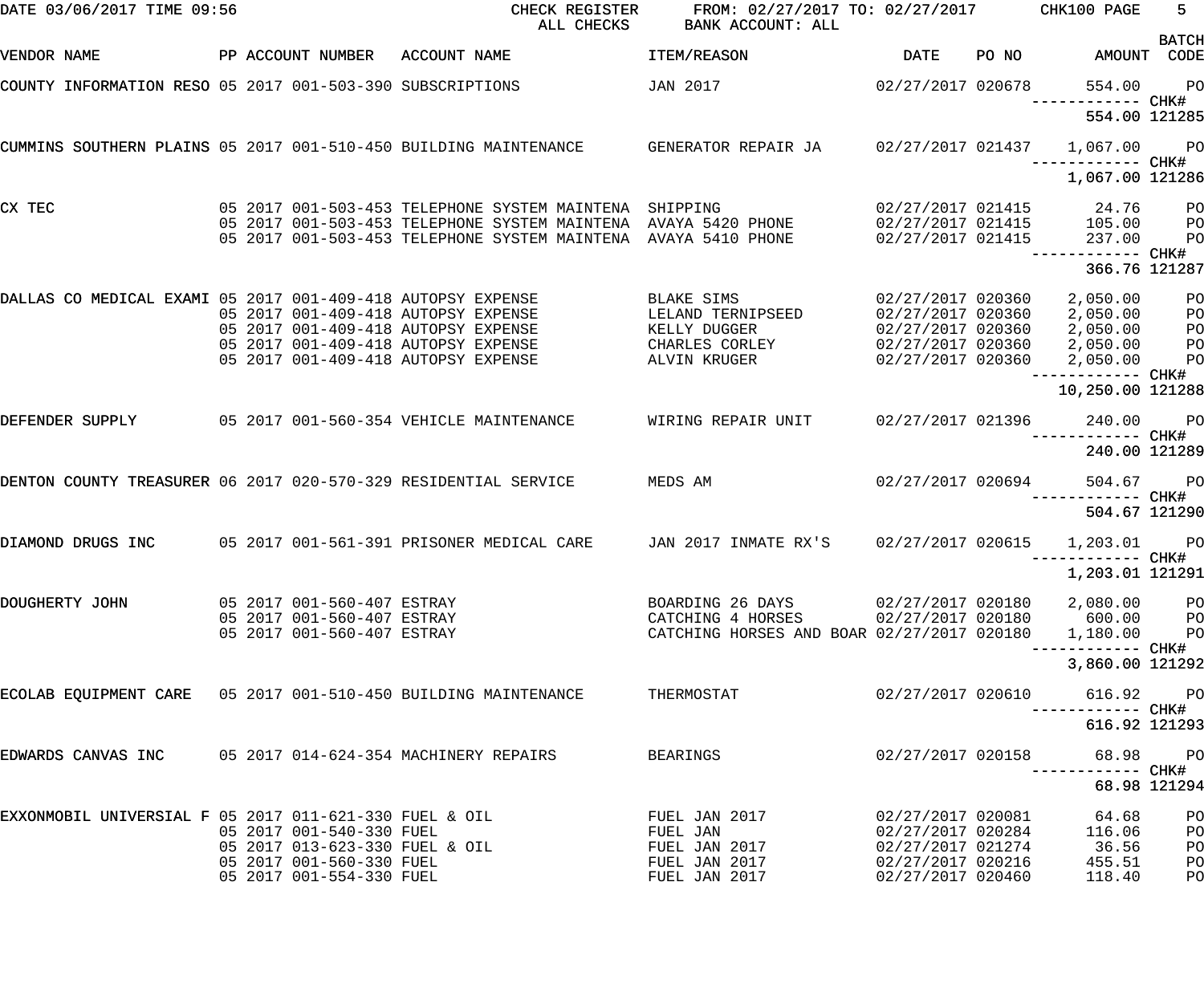| DATE 03/06/2017 TIME 09:56                                        |                                                                                                                          | CHECK REGISTER<br>ALL CHECKS                                                                                                                                                                                       | FROM: 02/27/2017 TO: 02/27/2017 CHK100 PAGE<br>BANK ACCOUNT: ALL                                      |                                                             |       |                                                                     | 6                                                           |
|-------------------------------------------------------------------|--------------------------------------------------------------------------------------------------------------------------|--------------------------------------------------------------------------------------------------------------------------------------------------------------------------------------------------------------------|-------------------------------------------------------------------------------------------------------|-------------------------------------------------------------|-------|---------------------------------------------------------------------|-------------------------------------------------------------|
| VENDOR NAME                                                       | PP ACCOUNT NUMBER                                                                                                        | ACCOUNT NAME                                                                                                                                                                                                       | ITEM/REASON                                                                                           | <b>DATE</b>                                                 | PO NO | AMOUNT CODE                                                         | <b>BATCH</b>                                                |
|                                                                   | 05 2017 011-621-330 FUEL & OIL<br>05 2017 001-540-330 FUEL<br>05 2017 013-623-330 FUEL & OIL<br>05 2017 001-560-330 FUEL |                                                                                                                                                                                                                    | REBATE & CREDIT<br>REBATE & CREDIT<br>REBATE & CREDIT<br>REBATE & CREDIT                              | 02/27/2017<br>02/27/2017<br>02/27/2017<br>02/27/2017        |       | $7.11-$<br>$13.01-$<br>$4.45-$<br>$39.08 -$<br>727.56 121295        | $ -$<br>$\qquad \qquad -$<br>$\frac{1}{2}$<br>$\frac{1}{2}$ |
| FAMILY DENTAL CARE OF G 05 2017 001-561-391 PRISONER MEDICAL CARE |                                                                                                                          |                                                                                                                                                                                                                    | JAN 2017 INMATE DEN                                                                                   |                                                             |       | 02/27/2017 020594 1,237.00 PO<br>—————————— CHK#<br>1,237.00 121296 |                                                             |
| FARMER BROTHERS COFFEE 05 2017 001-561-333 FOOD FOR JAIL          |                                                                                                                          |                                                                                                                                                                                                                    | COFFEE                                                                                                | 02/27/2017 020381                                           |       | 422.60 PO                                                           |                                                             |
| FASTENAL COMPANY                                                  |                                                                                                                          | 05 2017 001-510-450 BUILDING MAINTENANCE<br>05 2017 001-510-450 BUILDING MAINTENANCE                                                                                                                               | BATTERIES AND PARTS<br>PARTS                                                                          | 02/27/2017 020500<br>02/27/2017 020500                      |       | 422.60 121297<br>42.41<br>102.48<br>----------- CHK#                | $_{\rm PO}$<br>P <sub>O</sub>                               |
| FEDERAL EXPRESS                                                   | 05 2017 001-540-311 POSTAGE                                                                                              |                                                                                                                                                                                                                    | POSTAGE                                                                                               | 02/27/2017 020282                                           |       | 144.89 121298<br>27.11<br>—————————— CHK#                           | <b>PO</b>                                                   |
|                                                                   |                                                                                                                          |                                                                                                                                                                                                                    |                                                                                                       |                                                             |       | 27.11 121299                                                        |                                                             |
| FIRE & SAFETY INC                                                 |                                                                                                                          | 05 2017 001-510-450 BUILDING MAINTENANCE                                                                                                                                                                           | FIRE INSPECTION COURTHOU 02/27/2017 020483                                                            |                                                             |       | 1,568.95<br>------------ CHK#<br>1,568.95 121300                    | <b>PO</b>                                                   |
|                                                                   |                                                                                                                          | FIRST HOSPITAL LABORATO 05 2017 013-623-490 PHYSICALS & CDL TESTING<br>05 2017 011-621-490 PRE-EMPLOYMENT PHYSICALS<br>05 2017 011-621-490 PRE-EMPLOYMENT PHYSICALS<br>05 2017 012-622-490 PHYSICALS & CDL TESTING | BEZNER AND SCHMIDLKOFER 02/27/2017 021216<br>SKAGGS DRUG SCREEN<br>DOT DRUG SCREEN<br>DOT DRUG SCREEN | 02/27/2017 021319<br>02/27/2017 021425<br>02/27/2017 021425 |       | 88.58<br>44.29<br>44.29<br>44.29<br>------ CHK#                     | PO<br>PО<br>PO<br>PO                                        |
|                                                                   |                                                                                                                          |                                                                                                                                                                                                                    |                                                                                                       |                                                             |       | 221.45 121301                                                       |                                                             |
| FLUSCHE ENTERPRISES INC 05 2017 014-624-354 MACHINERY REPAIRS     |                                                                                                                          | HITCH                                                                                                                                                                                                              |                                                                                                       | 02/27/2017 020151                                           |       | 131.15 PO<br>------------ CHK#                                      |                                                             |
|                                                                   |                                                                                                                          |                                                                                                                                                                                                                    |                                                                                                       |                                                             |       | 131.15 121302                                                       |                                                             |
|                                                                   |                                                                                                                          | FORENSIC SOURCE-SAFARIL 05 2017 001-560-493 INVESTIGATION EXPENSE TERUG TEST KITS                                                                                                                                  |                                                                                                       | 02/27/2017 021464                                           |       | 660.00 PO<br>----------- CHK#<br>660.00 121303                      |                                                             |
| FRAZER LTD                                                        |                                                                                                                          | 05 2017 001-540-354 VEHICLE MAINTENANCE                                                                                                                                                                            | 2 BULBS                                                                                               |                                                             |       | 02/27/2017 020281 30.93 PO                                          |                                                             |
|                                                                   |                                                                                                                          |                                                                                                                                                                                                                    |                                                                                                       |                                                             |       | 30.93 121304                                                        |                                                             |
|                                                                   |                                                                                                                          | FREESE AND NICHOLS INC 05 2017 001-409-413 PROFESSIONAL SERVICES FEB 2017 PAYMENT                                                                                                                                  |                                                                                                       | 02/27/2017 017679                                           |       | 21,093.37 PO                                                        |                                                             |
|                                                                   |                                                                                                                          |                                                                                                                                                                                                                    |                                                                                                       |                                                             |       | 21,093.37 121305                                                    |                                                             |
| GAINESVILLE AUTO PARTS 05 2017 001-510-450 BUILDING MAINTENANCE   |                                                                                                                          |                                                                                                                                                                                                                    | <b>BELT</b>                                                                                           | 02/27/2017 020498                                           |       | 16.18 PO                                                            |                                                             |
|                                                                   |                                                                                                                          |                                                                                                                                                                                                                    |                                                                                                       |                                                             |       | 16.18 121306                                                        |                                                             |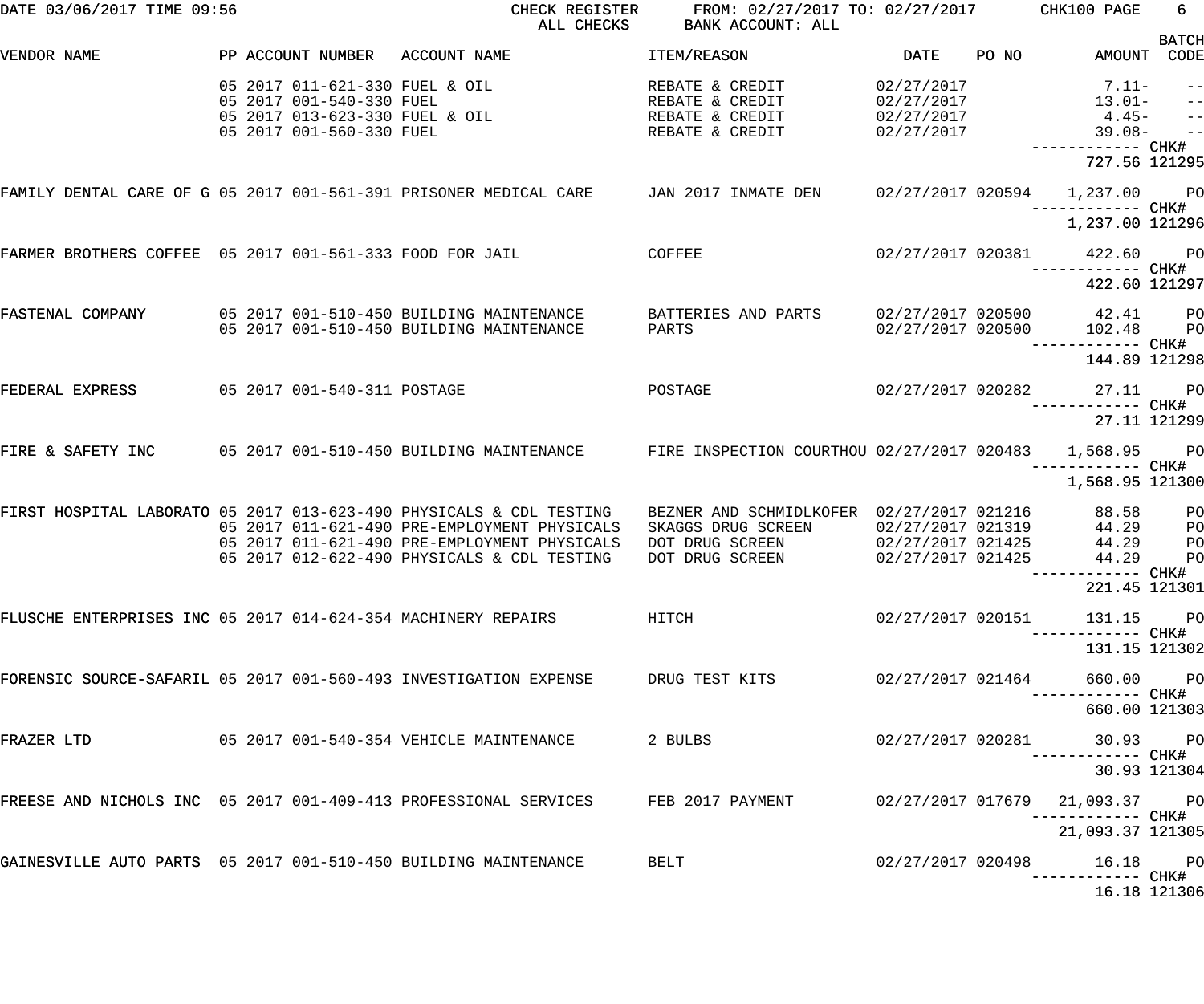| DATE 03/06/2017 TIME 09:56                                                                |  |                                                                                                                   |              | CHECK REGISTER<br>ALL CHECKS                                                                                  | FROM: 02/27/2017 TO: 02/27/2017 CHK100 PAGE<br>BANK ACCOUNT: ALL                                                                                     |                                                             |       |                                                | $7 -$                            |
|-------------------------------------------------------------------------------------------|--|-------------------------------------------------------------------------------------------------------------------|--------------|---------------------------------------------------------------------------------------------------------------|------------------------------------------------------------------------------------------------------------------------------------------------------|-------------------------------------------------------------|-------|------------------------------------------------|----------------------------------|
| VENDOR NAME                                                                               |  | PP ACCOUNT NUMBER                                                                                                 | ACCOUNT NAME |                                                                                                               | <b>ITEM/REASON</b>                                                                                                                                   | <b>DATE</b>                                                 | PO NO | AMOUNT CODE                                    | <b>BATCH</b>                     |
| GAINESVILLE GLASS CO IN 05 2017 001-510-350 BUILDING REPAIRS                              |  |                                                                                                                   |              |                                                                                                               | GLASS FOR JAIL                                                                                                                                       | 02/27/2017 021435                                           |       | 3,239.17<br>—————————— CHK#                    | <b>PO</b>                        |
|                                                                                           |  |                                                                                                                   |              |                                                                                                               |                                                                                                                                                      |                                                             |       | 3, 239.17 121307                               |                                  |
| GALLS LLC                                                                                 |  |                                                                                                                   |              | 05 2017 001-560-392 UNIFORMS -EMPLOYEES & PRI SHIPPING<br>05 2017 001-560-392 UNIFORMS -EMPLOYEES & PRI PANTS |                                                                                                                                                      | 02/27/2017 021390<br>02/27/2017 021390                      |       | 12.24<br>80.60                                 | P <sub>O</sub><br>P <sub>O</sub> |
|                                                                                           |  |                                                                                                                   |              | 05 2017 001-560-392 UNIFORMS -EMPLOYEES & PRI PANTS<br>05 2017 001-560-392 UNIFORMS -EMPLOYEES & PRI PANTS    |                                                                                                                                                      | 02/27/2017 021390<br>02/27/2017 021390                      |       | 36.30<br>36.30                                 | P <sub>O</sub><br>PO             |
|                                                                                           |  |                                                                                                                   |              |                                                                                                               |                                                                                                                                                      |                                                             |       | 165.44 121308                                  |                                  |
| GEO J CARROLL & SON FUN 05 2017 001-409-419 INDIGENT BURIAL                               |  | 05 2017 001-409-418 AUTOPSY EXPENSE<br>05 2017 001-409-418 AUTOPSY EXPENSE                                        |              |                                                                                                               | INDIGENT CREMATION<br>AARON P SEYLER                                                                                                                 | 02/27/2017 021440<br>02/27/2017 020362<br>02/27/2017 020364 |       | 600.00<br>400.00                               | P <sub>O</sub><br>P <sub>O</sub> |
|                                                                                           |  |                                                                                                                   |              |                                                                                                               | STEPHEN DYER                                                                                                                                         |                                                             |       | 400.00<br>------------ CHK#<br>1,400.00 121309 | PO                               |
| GEO MED WASTE OF TEXAS 05 2017 001-561-336 MEDICAL SUPPLIES                               |  | 05 2017 001-540-391 MEDICAL SUPPLIES                                                                              |              |                                                                                                               | FEB 2017 MED WASTE<br>MED WASTE DISPOSAL                                                                                                             | 02/27/2017 020617<br>02/27/2017 020276                      |       | 47.45<br>47.45                                 | $P$ O<br>P <sub>O</sub>          |
|                                                                                           |  |                                                                                                                   |              |                                                                                                               |                                                                                                                                                      |                                                             |       | —————————— CHK#                                | 94.90 121310                     |
| GOODWIN J STANLEY ATTY 05 2017 001-409-400 COURT APPOINTED ATTORNEYS ST VS V EYON J BAKER |  |                                                                                                                   |              |                                                                                                               | 05 2017 001-409-400 COURT APPOINTED ATTORNEYS ST VS DONALD E MASK                                                                                    | 02/27/2017<br>02/27/2017                                    |       | 330.00<br>100.00                               | $ -$<br>$\qquad \qquad -$        |
|                                                                                           |  |                                                                                                                   |              |                                                                                                               |                                                                                                                                                      |                                                             |       | 430.00 121311                                  |                                  |
| GRAYSON CO DEPT JUVENIL 05 2017 001-570-486 PURCHASED RESIDENTIAL SER PLACEMENT SM PM JO  |  |                                                                                                                   |              |                                                                                                               |                                                                                                                                                      |                                                             |       | 02/27/2017 021044 16,236.00 PO                 |                                  |
|                                                                                           |  |                                                                                                                   |              |                                                                                                               |                                                                                                                                                      |                                                             |       | 16,236.00 121312                               |                                  |
| GT DISTRIBUTORS INC                                                                       |  | 05 2017 001-476-310 OFFICE SUPPLIES<br>05 2017 001-476-310 OFFICE SUPPLIES<br>05 2017 001-476-310 OFFICE SUPPLIES |              |                                                                                                               | SHIPPING<br>BADGE CASE SERIES I 02/27/2017 021026 15.95 PO<br>BADGE CASE SERIES I                                                                    | 02/27/2017 021026<br>02/27/2017 021026                      |       | 5.00<br>15.95                                  | P <sub>O</sub><br>P <sub>O</sub> |
|                                                                                           |  |                                                                                                                   |              |                                                                                                               |                                                                                                                                                      |                                                             |       | ------ CHK#                                    | 36.90 121313                     |
| HARRIS BILL ATTY                                                                          |  |                                                                                                                   |              |                                                                                                               | 05 2017 001-409-400 COURT APPOINTED ATTORNEYS ST VS LEE C SPENCER<br>05 2017 001-409-400 COURT APPOINTED ATTORNEYS ST VS COURTNEY SETLIFF 02/27/2017 | 02/27/2017                                                  |       | 350.00<br>750.00                               | $- -$<br>$\qquad \qquad -$       |
|                                                                                           |  |                                                                                                                   |              |                                                                                                               |                                                                                                                                                      |                                                             |       | 1,100.00 121314                                |                                  |
| HARRISON PAM BALDWIN 05 2017 001-427-427 CONFERENCE EXPENSE                               |  |                                                                                                                   |              |                                                                                                               | COUNTY CLERKS ASSOC WIN 02/27/2017                                                                                                                   |                                                             |       | 888.69<br>-----------         CHK#             | $- -$                            |
|                                                                                           |  |                                                                                                                   |              |                                                                                                               |                                                                                                                                                      |                                                             |       | 888.69 121315                                  |                                  |
| HENNIGAN AUTO PARTS, IN 05 2017 013-623-354 MACHINERY REPAIRS                             |  | 05 2017 012-622-354 MACHINERY REPAIRS<br>05 2017 014-624-354 MACHINERY REPAIRS                                    |              |                                                                                                               | PARTS<br>PARTS<br>PARTS                                                                                                                              | 02/27/2017 020424<br>02/27/2017 020271<br>02/27/2017 020320 |       | 246.60<br>53.96<br>444.98                      | PO<br>PO<br>PO                   |
|                                                                                           |  | 05 2017 011-621-354 MACHINERY REPAIRS<br>05 2017 014-624-354 MACHINERY REPAIRS                                    |              |                                                                                                               | HOSE ASSMY<br>PARTS                                                                                                                                  | 02/27/2017 020073<br>02/27/2017 020320                      |       | 49.86<br>596.91                                | PO<br>PO                         |
|                                                                                           |  | 05 2017 013-623-354 MACHINERY REPAIRS<br>05 2017 012-622-354 MACHINERY REPAIRS                                    |              |                                                                                                               | SHOP TOWELS<br>HUB CAP                                                                                                                               | 02/27/2017 020424<br>02/27/2017 020271                      |       | 89.70<br>83.78                                 | PO<br>PO                         |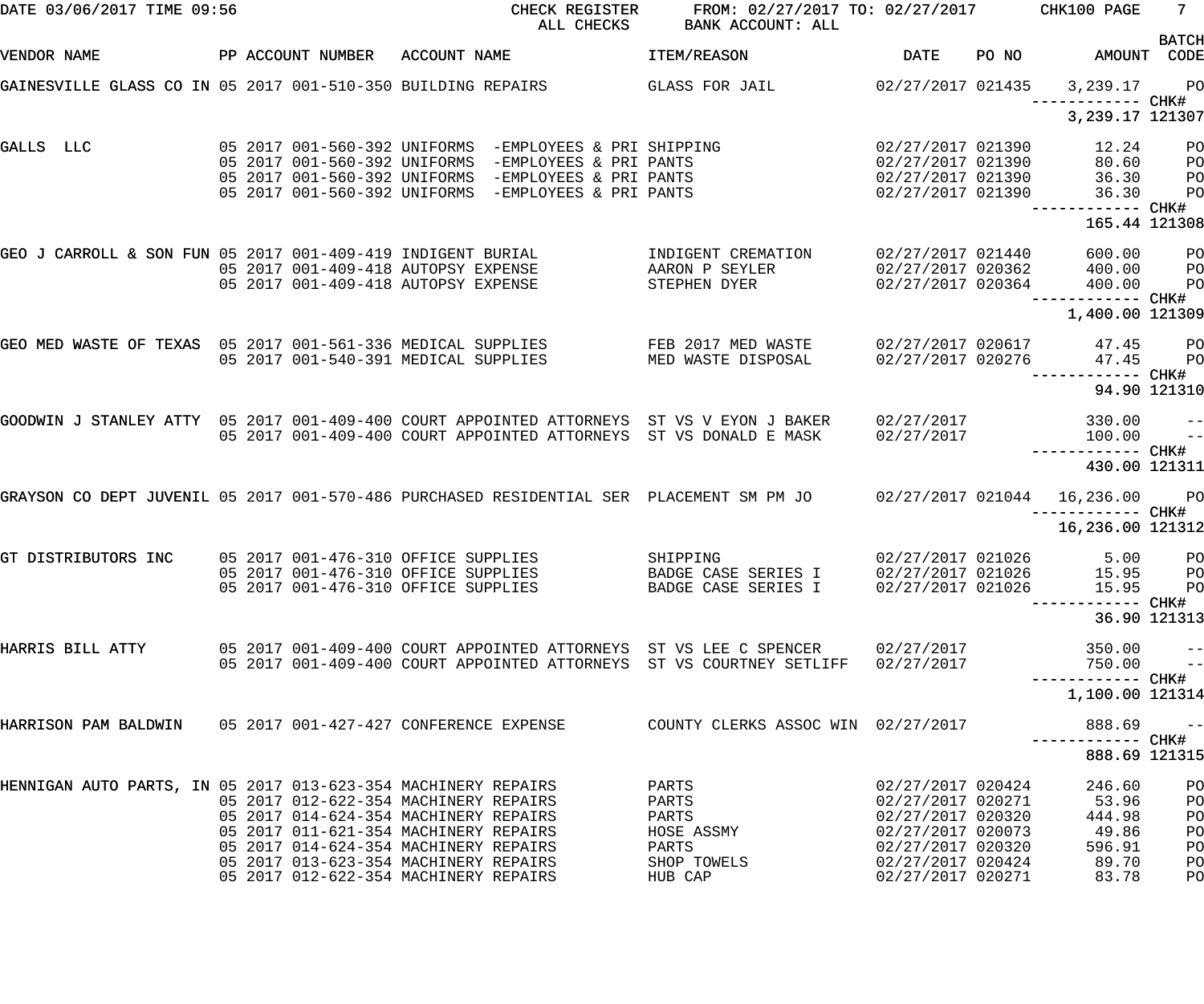| DATE 03/06/2017 TIME 09:56                                       |  | CHECK REGISTER<br>ALL CHECKS                                                                                                  | FROM: 02/27/2017 TO: 02/27/2017 CHK100 PAGE<br>BANK ACCOUNT: ALL |                   |                                                                                                                                       | 8 <sup>1</sup> |
|------------------------------------------------------------------|--|-------------------------------------------------------------------------------------------------------------------------------|------------------------------------------------------------------|-------------------|---------------------------------------------------------------------------------------------------------------------------------------|----------------|
| VENDOR NAME                                                      |  | PP ACCOUNT NUMBER ACCOUNT NAME                                                                                                | ITEM/REASON                                                      | DATE              | PO NO AMOUNT CODE                                                                                                                     | <b>BATCH</b>   |
|                                                                  |  |                                                                                                                               |                                                                  |                   | 1,565.79 121316                                                                                                                       |                |
| HOGAN'S JIF-E LUBE #2 05 2017 001-540-354 VEHICLE MAINTENANCE    |  | 05 2017 001-540-354 VEHICLE MAINTENANCE<br>05 2017 001-540-354 VEHICLE MAINTENANCE<br>05 2017 001-540-354 VEHICLE MAINTENANCE | INSPECTION<br>OIL CHANGE DEF UNIT<br>DEF<br>DEF                  |                   | 02/27/2017 020268 7.00 PO<br>02/27/2017 020268 377.25 PO<br>02/27/2017 020268 27.50 PO<br>02/27/2017 020268 27.50 PO<br>439.25 121317 |                |
| HOLLOWELL GARY                                                   |  | 05 2017 011-621-427 CONFERENCE EXPENSE TO VG YOUNG CONF COUNTY CO 02/27/2017                                                  |                                                                  |                   | $575.70 - -$<br>------------ CHK#                                                                                                     |                |
| HOME DEPOT                                                       |  | 05 2017 001-510-450 BUILDING MAINTENANCE DOORSTOP                                                                             |                                                                  |                   | 575.70 121318<br>02/27/2017 020488 47.86 PO                                                                                           |                |
|                                                                  |  | HOMETOWN PHARMACY     05 2017 001-561-336 MEDICAL SUPPLIES       MEDICAL SPUPPLIES     02/27/2017 021413                      |                                                                  |                   | 47.86 121319<br>53.99 PO                                                                                                              |                |
|                                                                  |  | HUGHES SUSAN                     05 2017 001-450-427 CONFERENCE EXPENSE           DISTRICT CLERK WINTER C  02/27/2017         |                                                                  |                   | 53.99 121320<br>$509.95 -$<br>------------ CHK#                                                                                       |                |
|                                                                  |  | ISAACKS JUDGE VICKI 05 2017 001-465-180 SPECIAL DISTRICT JUDGE 0 VISITING JUDGE - VICKI I 02/27/2017 021471 68.42 PO          |                                                                  |                   | 509.95 121321                                                                                                                         |                |
|                                                                  |  | JAW CONSTRUCTION 65 2017 013-623-354 MACHINERY REPAIRS REPAIRS                                                                |                                                                  | 02/27/2017 020421 | 68.42 121322<br>2,255.00 PO                                                                                                           |                |
| JOE WALTER LUMBER CO IN 05 2017 001-510-450 BUILDING MAINTENANCE |  |                                                                                                                               | PAINT                                                            | 02/27/2017 020497 | 2,255.00 121323<br>152.46 PO                                                                                                          |                |
|                                                                  |  | JUSTICE BENEFITS INC 05 2017 001-409-306 CONTRACT SERVICES (COST ALLOCATION PLA 02/27/2017 021426 5,000.00 PO                 |                                                                  |                   | 152.46 121324                                                                                                                         |                |
| KLEMENT JOHN                                                     |  |                                                                                                                               |                                                                  |                   | 5,000.00 121325                                                                                                                       |                |
|                                                                  |  |                                                                                                                               |                                                                  |                   | $1,271.56$ ------------ CHK#<br>1,271.56 121326                                                                                       |                |
| KLEMENT LEON                                                     |  | 05  2017  014-624-427  CONFERENCE EXPENSE                VG YOUNG FOR COUNTY COM  02/27/2017                                  |                                                                  |                   | $480.70$ ------------ CHK#<br>480.70 121327                                                                                           |                |
|                                                                  |  | KYOCERA DOCUMENT SOLUTI 05 2017 001-409-463 COPY MACHINE RENTAL MARCH 2016 602/27/2017 020064                                 |                                                                  |                   | 177.69 PO<br>177.69 121328                                                                                                            |                |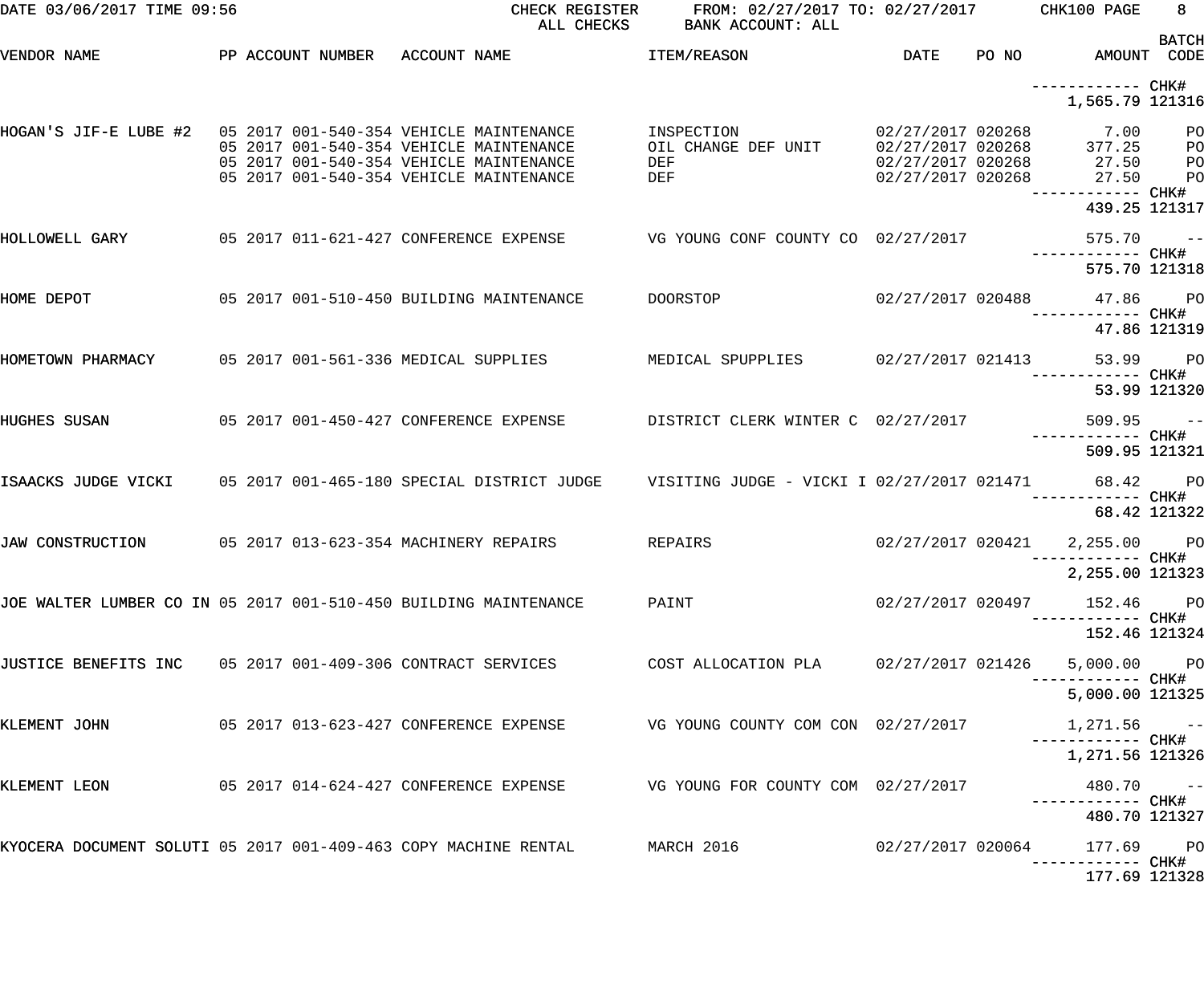| DATE 03/06/2017 TIME 09:56                                    |  |  | CHECK REGISTER<br>ALL CHECKS                                                                               | BANK ACCOUNT: ALL        | FROM: 02/27/2017 TO: 02/27/2017 CHK100 PAGE |       |                                           | 9                    |
|---------------------------------------------------------------|--|--|------------------------------------------------------------------------------------------------------------|--------------------------|---------------------------------------------|-------|-------------------------------------------|----------------------|
| VENDOR NAME                                                   |  |  | PP ACCOUNT NUMBER ACCOUNT NAME                                                                             | ITEM/REASON              | DATE                                        | PO NO | AMOUNT                                    | <b>BATCH</b><br>CODE |
| LABATT FOOD SERVICE                                           |  |  | 05 2017 001-561-333 FOOD FOR JAIL                                                                          | FOOD                     | 02/27/2017 020384                           |       | 3,645.04                                  | PO                   |
|                                                               |  |  | 05 2017 001-561-333 FOOD FOR JAIL                                                                          | FOOD                     | 02/27/2017 020384                           |       | 4,173.98                                  | PO                   |
|                                                               |  |  | 05 2017 001-561-333 FOOD FOR JAIL                                                                          | FOOD                     | 02/27/2017 020384                           |       | 106.24                                    | PO                   |
|                                                               |  |  | 05 2017 001-561-338 KITCHEN SUPPLIES                                                                       | KITCHEN SUPPLY           | 02/27/2017 021388                           |       | 328.13                                    | PO                   |
|                                                               |  |  | 05 2017 001-561-337 CLEANING SUPPLIES                                                                      | CLEANING                 | 02/27/2017 021436                           |       | 273.80                                    | PO                   |
|                                                               |  |  | 05 2017 001-561-338 KITCHEN SUPPLIES                                                                       | KITCHEN SUPPLY           |                                             |       | 02/27/2017 021436 226.44                  | PO                   |
|                                                               |  |  | 05 2017 001-561-333 FOOD FOR JAIL                                                                          | FOOD                     |                                             |       | 02/27/2017 020384 107.12                  | PO                   |
|                                                               |  |  | 05 2017 001-561-333 FOOD FOR JAIL                                                                          | FOOD <b>Example 20</b>   | 02/27/2017 020384                           |       | 5,383.39                                  | PO                   |
|                                                               |  |  | 05 2017 001-561-333 FOOD FOR JAIL<br>05 2017 001-561-333 FOOD FOR JAIL                                     | FOOD<br>FOOD <b>FOOD</b> | 02/27/2017 020384                           |       | 53.52<br>02/27/2017 020384 2,979.17       | PO<br>P <sub>O</sub> |
|                                                               |  |  |                                                                                                            |                          |                                             |       | ------------ CHK#<br>17,276.83 121329     |                      |
| LAERDAL MEDICAL CORP 05 2017 001-540-432 TRAINING             |  |  | <b>ACLS</b>                                                                                                |                          | 02/27/2017 021400                           |       | 264.00 PO                                 |                      |
|                                                               |  |  |                                                                                                            |                          |                                             |       | ------------ CHK#<br>264.00 121330        |                      |
|                                                               |  |  |                                                                                                            |                          |                                             |       |                                           |                      |
|                                                               |  |  | LAKE KIOWA MEDICAL CLIN 05 2017 001-561-391 PRISONER MEDICAL CARE MAR 2017 (2017 122017 020616 1,000.00 PO |                          |                                             |       | ------------ CHK#                         |                      |
|                                                               |  |  |                                                                                                            |                          |                                             |       | 3,000.00 121331                           |                      |
| LAWSON REBECCA                                                |  |  | 05 2017 001-403-427 CONFERENCE EXPENSE 2017 COUNTY CLERK CONFE 02/27/2017                                  |                          |                                             |       | $150.00 -$<br>------------ CHK#           |                      |
|                                                               |  |  |                                                                                                            |                          |                                             |       | 150.00 121332                             |                      |
|                                                               |  |  | LBJ SCHOOL OF PUBLIC AF 05 2017 001-495-427 CONFERENCE EXPENSE AUDITOR'S CONFERENC                         |                          | 02/27/2017 021372                           |       | 295.00                                    | PO <sub>1</sub>      |
|                                                               |  |  |                                                                                                            |                          |                                             |       | ------------ CHK#<br>295.00 121333        |                      |
| LEWIS DOUGLAS T MD                                            |  |  | 05 2017 001-540-491 EMS MEDICAL DIRECTOR MARCH 2017                                                        |                          |                                             |       | 02/27/2017 020691  1,808.33  PO           |                      |
|                                                               |  |  | 05 2017 001-409-491 COUNTY HEALTH DOCTOR                                                                   | MARCH 2017               | 02/27/2017 020690                           |       | 50.00<br>------------ CHK#                | P <sub>O</sub>       |
|                                                               |  |  |                                                                                                            |                          |                                             |       | 1,858.33 121334                           |                      |
| MANNING NANCY                                                 |  |  | 05   2017   001-409-400   COURT APPOINTED ATTORNEYS   ST VS ROBERT KRAHN                                   |                          | 02/27/2017                                  |       | 475.00                                    | $ -$                 |
|                                                               |  |  |                                                                                                            |                          |                                             |       | 475.00 121335                             |                      |
| MARTIN DEE DEE                                                |  |  | 05 2017 001-409-495 TRIAL EXPENSE                                                                          | COURT TRANSLATION        | 02/27/2017 021412                           |       | 100.00 PO                                 |                      |
|                                                               |  |  |                                                                                                            |                          |                                             |       | -----------         CHK#<br>100.00 121336 |                      |
| MCCORMICK PAIGE                                               |  |  | 05  2017  001-409-400  COURT APPOINTED ATTORNEYS  ST VS MICHAEL THOMAS                                     |                          | 02/27/2017                                  |       | $500.00 - -$                              |                      |
|                                                               |  |  |                                                                                                            |                          |                                             |       | 500.00 121337                             |                      |
| MCMASTER NEW HOLLAND CO 05 2017 014-624-354 MACHINERY REPAIRS |  |  |                                                                                                            | ROD                      | 02/27/2017 020103                           |       | 198.80 PO                                 |                      |
|                                                               |  |  |                                                                                                            |                          |                                             |       |                                           |                      |
|                                                               |  |  |                                                                                                            |                          |                                             |       | 198.80 121338                             |                      |
| METAL SALES INC                                               |  |  | 05 2017 014-624-354 MACHINERY REPAIRS                                                                      | PARTS                    | 02/27/2017 020102                           |       | 259.96                                    | PO                   |
|                                                               |  |  | 05 2017 013-623-354 MACHINERY REPAIRS                                                                      | PARTS                    |                                             |       | 02/27/2017 020409 10.73                   | PO                   |
|                                                               |  |  | 05 2017 014-624-354 MACHINERY REPAIRS                                                                      | PARTS                    | 02/27/2017 020102                           |       | 74.60                                     | PO                   |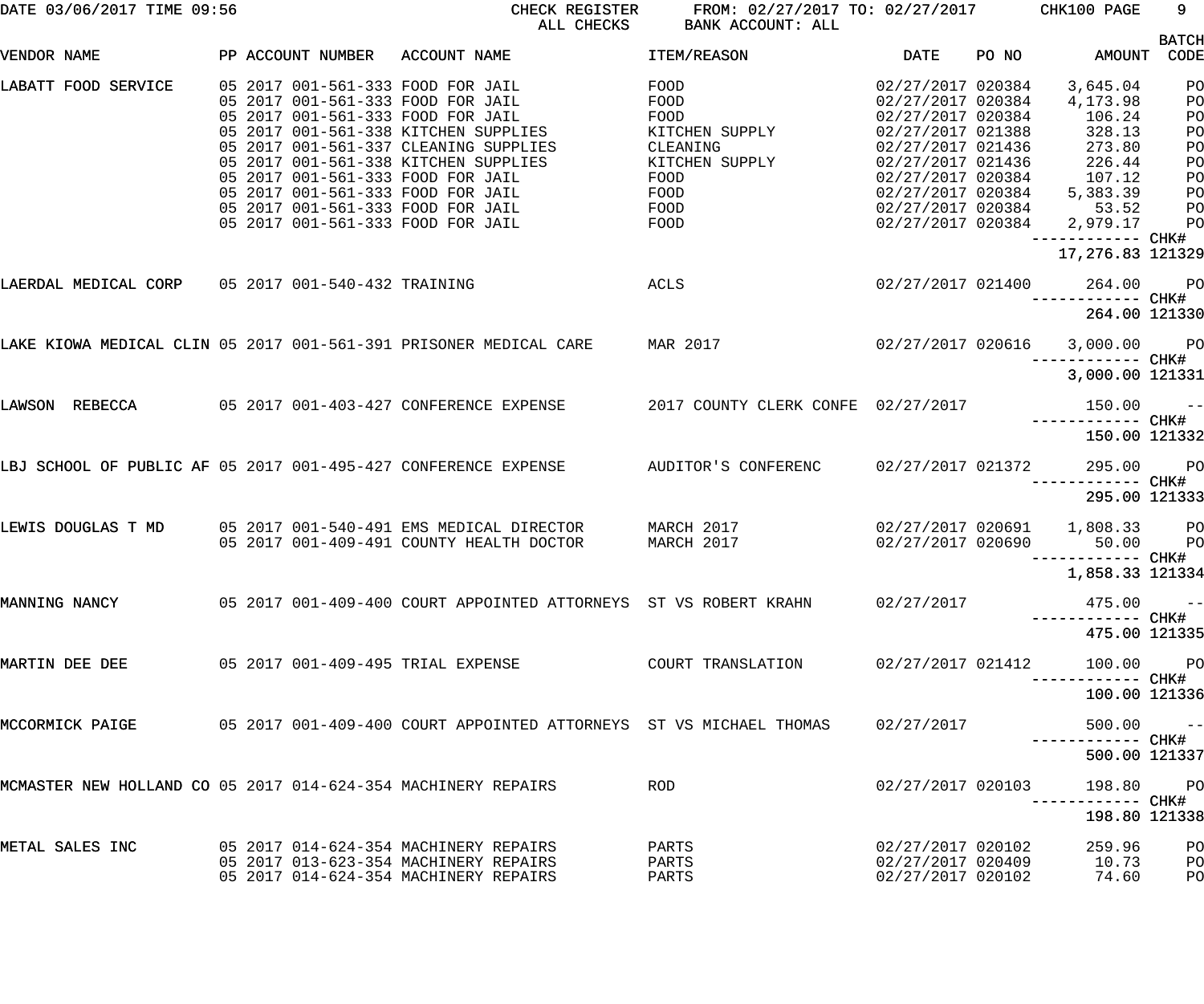| DATE 03/06/2017 TIME 09:56                         |                                                              | CHECK REGISTER<br>ALL CHECKS                                                                                                                                                                                                  | FROM: 02/27/2017 TO: 02/27/2017 CHK100 PAGE<br>BANK ACCOUNT: ALL   |                                                                                                       |       |                                                                                  | 10                               |
|----------------------------------------------------|--------------------------------------------------------------|-------------------------------------------------------------------------------------------------------------------------------------------------------------------------------------------------------------------------------|--------------------------------------------------------------------|-------------------------------------------------------------------------------------------------------|-------|----------------------------------------------------------------------------------|----------------------------------|
| VENDOR NAME                                        | PP ACCOUNT NUMBER                                            | ACCOUNT NAME                                                                                                                                                                                                                  | ITEM/REASON                                                        | DATE                                                                                                  | PO NO | AMOUNT CODE                                                                      | <b>BATCH</b>                     |
|                                                    |                                                              |                                                                                                                                                                                                                               |                                                                    |                                                                                                       |       | ------------ CHK#<br>345.29 121339                                               |                                  |
| METRO CENTRE SERVICE                               |                                                              | 05 2017 001-409-463 COPY MACHINE RENTAL<br>05 2017 001-409-463 COPY MACHINE RENTAL<br>05 2017 001-409-463 COPY MACHINE RENTAL                                                                                                 | JAN 2017<br>JAN 2017<br>JAN 2017                                   | 02/27/2017 020318<br>02/27/2017 020315<br>02/27/2017 020322                                           |       | 26.06<br>16.45<br>254.09                                                         | PО<br>P <sub>O</sub><br>PO       |
|                                                    |                                                              |                                                                                                                                                                                                                               |                                                                    |                                                                                                       |       | ----------- CHK#<br>296.60 121340                                                |                                  |
| MHC KENWORTH                                       |                                                              | 05 2017 014-624-354 MACHINERY REPAIRS                                                                                                                                                                                         | KIT LOCK & KEY                                                     | 02/27/2017 020817                                                                                     |       | 127.59                                                                           | <b>PO</b>                        |
|                                                    |                                                              |                                                                                                                                                                                                                               |                                                                    |                                                                                                       |       | 127.59 121341                                                                    |                                  |
| MIDWEST TAPE LLC                                   |                                                              | 05 2017 001-650-592 AUDIO VISUAL MATERIAL<br>05 2017 001-650-592 AUDIO VISUAL MATERIAL<br>05 2017 001-650-592 AUDIO VISUAL MATERIAL<br>05 2017 001-650-592 AUDIO VISUAL MATERIAL<br>05 2017 001-650-592 AUDIO VISUAL MATERIAL | ARRIVAL<br>BAD SANTA<br>FRENCH TWIST<br>HEARTBREAK HOTEL<br>ALLIED | 02/27/2017 020176<br>02/27/2017 020176<br>02/27/2017 020176<br>02/27/2017 020176<br>02/27/2017 020176 |       | 67.92<br>96.56<br>104.97<br>54.98<br>110.20<br>----------- CHK#<br>434.63 121342 | PO<br>PO<br>PO<br>PO<br>PO       |
|                                                    |                                                              | MOSS JAMES ATTORNEY     05 2017 001-409-400 COURT APPOINTED ATTORNEYS  ST VS DAKOTA MASISAK                                                                                                                                   |                                                                    | 02/27/2017                                                                                            |       | 560.00                                                                           | $ -$                             |
|                                                    |                                                              |                                                                                                                                                                                                                               |                                                                    |                                                                                                       |       | 560.00 121343                                                                    |                                  |
|                                                    |                                                              | MYRA VOLUNTEER FIRE DEP 05 2017 001-543-472 COOKE CO. FIREFIGHTERS                                                                                                                                                            | ANNUAL PAYMENT                                                     | 02/27/2017                                                                                            |       | $10,000.00$ --<br>10,000.00 121344                                               |                                  |
| <b>NAFECO</b>                                      | 05 2017 001-540-392 UNIFORMS<br>05 2017 001-540-392 UNIFORMS |                                                                                                                                                                                                                               | LETTERS<br>UNIFORMS                                                | 02/27/2017 020243<br>02/27/2017 020243                                                                |       | 32.00<br>91.20<br>----------- CHK#                                               | P <sub>O</sub><br>P <sub>O</sub> |
|                                                    |                                                              |                                                                                                                                                                                                                               |                                                                    |                                                                                                       |       | 123.20 121345                                                                    |                                  |
| NEU ANGEL                                          |                                                              | $05\ \ 2017\ \ 001-665-429\ \ \mathrm{CONF.}\ \ \mathrm{H.E.}$                                                                                                                                                                | HEALTHY COUNTY SUMMIT                                              | 02/27/2017                                                                                            |       | $473.23 - -$                                                                     |                                  |
|                                                    |                                                              |                                                                                                                                                                                                                               |                                                                    |                                                                                                       |       | 473.23 121346                                                                    |                                  |
| NEU DENISE A                                       |                                                              | 05 2017 034-435-406 VISITING COURT REPORTERS SUBSTITUTE COURT RE                                                                                                                                                              |                                                                    | 02/27/2017 021421<br>02/27/2017 021417                                                                |       | 291.76 PO<br>583.52<br>----------- CHK#                                          | <b>PO</b>                        |
|                                                    |                                                              |                                                                                                                                                                                                                               |                                                                    |                                                                                                       |       | 875.28 121347                                                                    |                                  |
| NOAH'S ARK                                         |                                                              | 05 2017 001-645-485 NOAH'S ARK                                                                                                                                                                                                | JANUARY 2017 COUNTY                                                | 02/27/2017 020564                                                                                     |       | 2,500.00 PO                                                                      |                                  |
|                                                    |                                                              | NORTH SHORE VOLUNTEER F 05 2017 001-543-472 COOKE CO. FIREFIGHTERS ANNUAL PAYMENT                                                                                                                                             |                                                                    | 02/27/2017                                                                                            |       | 2,500.00 121348<br>$10,000.00$ --                                                |                                  |
|                                                    |                                                              |                                                                                                                                                                                                                               |                                                                    |                                                                                                       |       | 10,000.00 121349                                                                 |                                  |
| NORTH TEXAS CRUSHED STO 05 2017 011-621-302 GRAVEL | 05 2017 011-621-302 GRAVEL                                   |                                                                                                                                                                                                                               | GRADE 2 BASE<br>GRADE 2 BASE                                       |                                                                                                       |       | 02/27/2017 020143 9,782.16<br>02/27/2017 020143 11,932.26                        | P <sub>O</sub><br>PO             |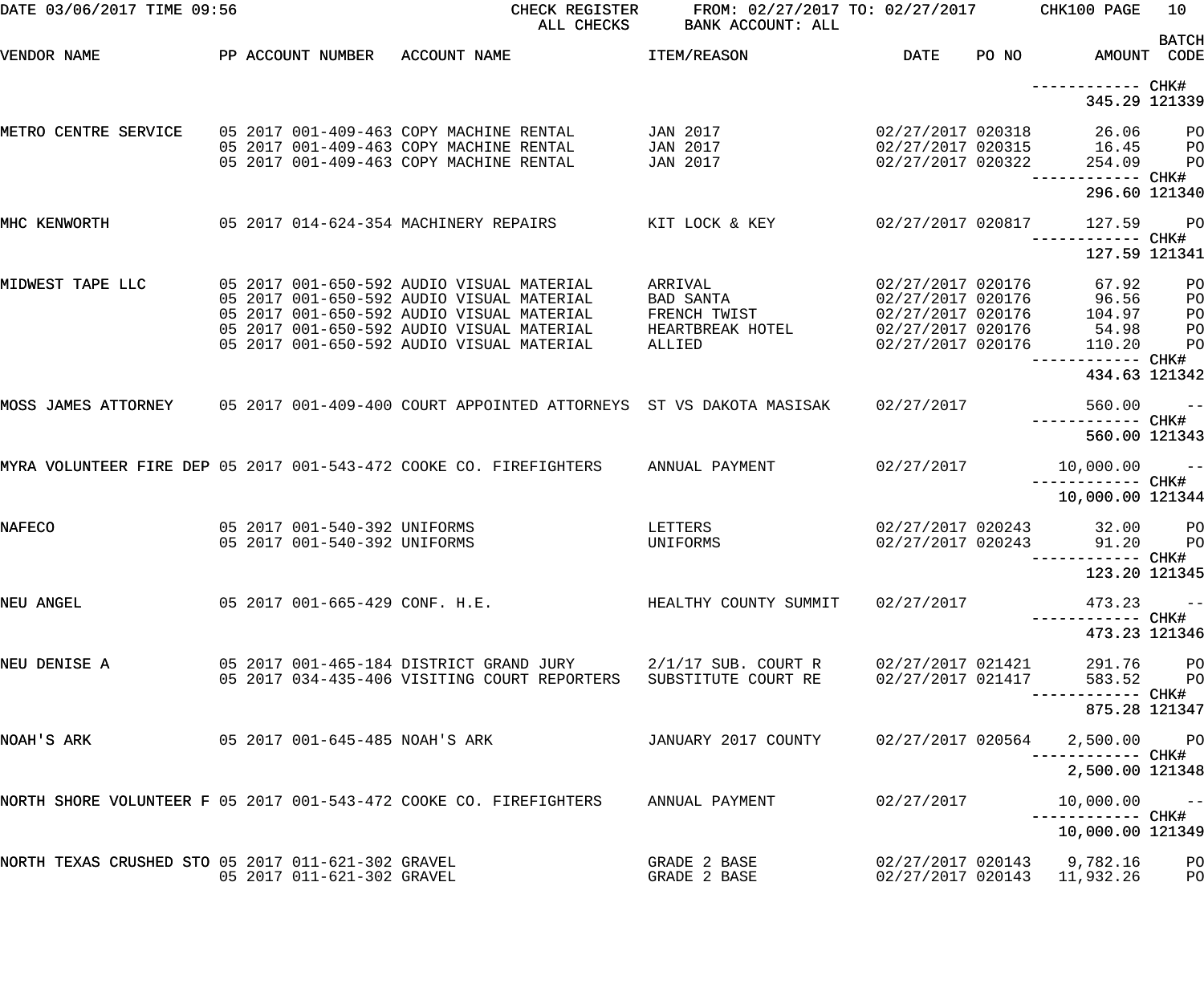| DATE 03/06/2017 TIME 09:56                                        |                                                          | CHECK REGISTER<br>ALL CHECKS                                             | FROM: 02/27/2017 TO: 02/27/2017 CHK100 PAGE<br>BANK ACCOUNT: ALL                                          |                                        |       |                                                                             | 11<br><b>BATCH</b> |
|-------------------------------------------------------------------|----------------------------------------------------------|--------------------------------------------------------------------------|-----------------------------------------------------------------------------------------------------------|----------------------------------------|-------|-----------------------------------------------------------------------------|--------------------|
| VENDOR NAME                                                       |                                                          | PP ACCOUNT NUMBER ACCOUNT NAME                                           | ITEM/REASON                                                                                               | <b>DATE</b>                            | PO NO | AMOUNT                                                                      | CODE               |
|                                                                   | 05 2017 012-622-302 GRAVEL<br>05 2017 012-622-302 GRAVEL |                                                                          | GRADE 2 BASE<br>GRADE 2 BASE                                                                              |                                        |       | 02/27/2017 020233 7,711.20<br>02/27/2017 020233 832.56<br>------------ CHK# | $P$ O<br><b>PO</b> |
|                                                                   |                                                          |                                                                          |                                                                                                           |                                        |       | 30, 258. 18 121350                                                          |                    |
| NORTH TEXAS MEDICAL CEN 05 2017 001-561-391 PRISONER MEDICAL CARE |                                                          |                                                                          | JANUARY 2017                                                                                              |                                        |       | 02/27/2017 021472 3,411.28 PO<br>------------ CHK#                          |                    |
|                                                                   |                                                          |                                                                          |                                                                                                           |                                        |       | 3, 411.28 121351                                                            |                    |
| NORTH TEXAS VISION CENT 05 2017 001-561-391 PRISONER MEDICAL CARE |                                                          |                                                                          | SWAINSTON ACCT# 15610                                                                                     |                                        |       | 02/27/2017 021470 144.37                                                    | <b>PO</b>          |
|                                                                   |                                                          |                                                                          |                                                                                                           |                                        |       | 144.37 121352                                                               |                    |
| NORTHERN TOOL & EQUIPME 05 2017 013-623-300 SUPPLIES & HARDWARE   |                                                          |                                                                          | PUMP                                                                                                      |                                        |       | 02/27/2017 021313 75.98                                                     | PO <sub>1</sub>    |
|                                                                   |                                                          |                                                                          |                                                                                                           |                                        |       |                                                                             | 75.98 121353       |
| NOTIFICATION SYSTEMS OF 05 2017 001-503-306 CONTRACT SERVICES     |                                                          | 05 2017 001-510-450 BUILDING MAINTENANCE                                 | LABOR, SERVICE CALL, MAT 02/27/2017 020680 1,155.00 PO<br>FIX FIRE ALARM AT JAIL 02/27/2017 020482 566.93 |                                        |       | ------------ CHK#                                                           | <b>PO</b>          |
|                                                                   |                                                          |                                                                          |                                                                                                           |                                        |       | 1,721.93 121354                                                             |                    |
| O'REILLY AUTOMOTIVE INC 05 2017 012-622-354 MACHINERY REPAIRS     |                                                          |                                                                          | PARTS                                                                                                     |                                        |       | 02/27/2017 020260 14.26                                                     | <b>PO</b>          |
|                                                                   |                                                          |                                                                          |                                                                                                           |                                        |       | 14.26 121355                                                                |                    |
| OFFICE DEPOT                                                      |                                                          | 05 2017 001-561-310 OFFICE SUPPLIES<br>05 2017 011-621-499 MISCELLANEOUS | OFFICE SUPPLIES<br>FILE FOLDERS                                                                           | 02/27/2017 021334<br>02/27/2017 021342 |       | 599.24<br>34.99                                                             | PO                 |
|                                                                   |                                                          | 05 2017 011-621-499 MISCELLANEOUS                                        | LAPTOP BAG                                                                                                | 02/27/2017 021342                      |       | 28.89                                                                       | PO<br>PO           |
|                                                                   | 05 2017 001-665-300 SUPPLIES                             |                                                                          | TONER                                                                                                     | 02/27/2017 021312                      |       | 250.17                                                                      | P <sub>O</sub>     |
|                                                                   | 05 2017 001-665-300 SUPPLIES                             |                                                                          | COMMAND HOOKS                                                                                             | 02/27/2017 021312                      |       | 11.99                                                                       | P <sub>O</sub>     |
|                                                                   | 05 2017 001-665-300 SUPPLIES                             |                                                                          | ORGANIZER                                                                                                 | 02/27/2017 021312                      |       | 47.99                                                                       | PO                 |
|                                                                   | 05 2017 001-665-300 SUPPLIES                             |                                                                          | OFFICE SUPPLIES                                                                                           | 02/27/2017 021312                      |       | 6.79                                                                        | PO                 |
|                                                                   |                                                          | 05 2017 001-450-310 OFFICE SUPPLIES                                      | MAILING SEALS                                                                                             | 02/27/2017 021351                      |       | 90.40                                                                       | PO                 |
|                                                                   |                                                          | 05 2017 001-450-310 OFFICE SUPPLIES                                      | ROLLER CLEANER                                                                                            | 02/27/2017 021351                      |       | 16.59                                                                       | PO                 |
|                                                                   |                                                          | 05 2017 001-650-310 OFFICE SUPPLIES                                      | FOLDERS                                                                                                   | 02/27/2017 020172                      |       | 18.99                                                                       | PO                 |
|                                                                   |                                                          | 05 2017 014-624-499 MISCELLANEOUS                                        | FILE FODERS                                                                                               | 02/27/2017 021342                      |       | 34.99                                                                       | PO                 |
|                                                                   |                                                          | 05 2017 013-623-499 MISCELLANEOUS                                        | FILE FOLDERS                                                                                              | 02/27/2017 021342                      |       | 34.99                                                                       | PO                 |
|                                                                   |                                                          | 05 2017 012-622-499 MISCELLANEOUS                                        | FILE FOLDERS                                                                                              | 02/27/2017 021342                      |       | 34.99                                                                       | PO                 |
|                                                                   |                                                          | 05 2017 001-503-310 OFFICE SUPPLIES                                      | TONER                                                                                                     | 02/27/2017 020684                      |       | 297.98                                                                      | PO                 |
|                                                                   |                                                          | 05 2017 001-503-310 OFFICE SUPPLIES                                      | TONER                                                                                                     | 02/27/2017 020684                      |       | 599.97                                                                      | PO                 |
|                                                                   |                                                          | 05 2017 001-495-310 OFFICE SUPPLIES                                      | CALCLATOR AND RIBBON                                                                                      | 02/27/2017 021382                      |       | 56.59<br>------------ CHK#                                                  | PO                 |
|                                                                   |                                                          |                                                                          |                                                                                                           |                                        |       | 2,165.55 121356                                                             |                    |
|                                                                   |                                                          |                                                                          | SUPPLIES                                                                                                  | 02/27/2017 020115                      |       | 623.12                                                                      | P <sub>O</sub>     |
|                                                                   |                                                          |                                                                          |                                                                                                           |                                        |       | 623.12 121357                                                               |                    |
| OVERLAND MAT & MFG INC 05 2017 012-622-309 ASPHALT                |                                                          |                                                                          | HIGH PERF                                                                                                 | 02/27/2017 020259                      |       | 4,904.26                                                                    | $P$ O              |
|                                                                   |                                                          |                                                                          |                                                                                                           |                                        |       | 4,904.26 121358                                                             |                    |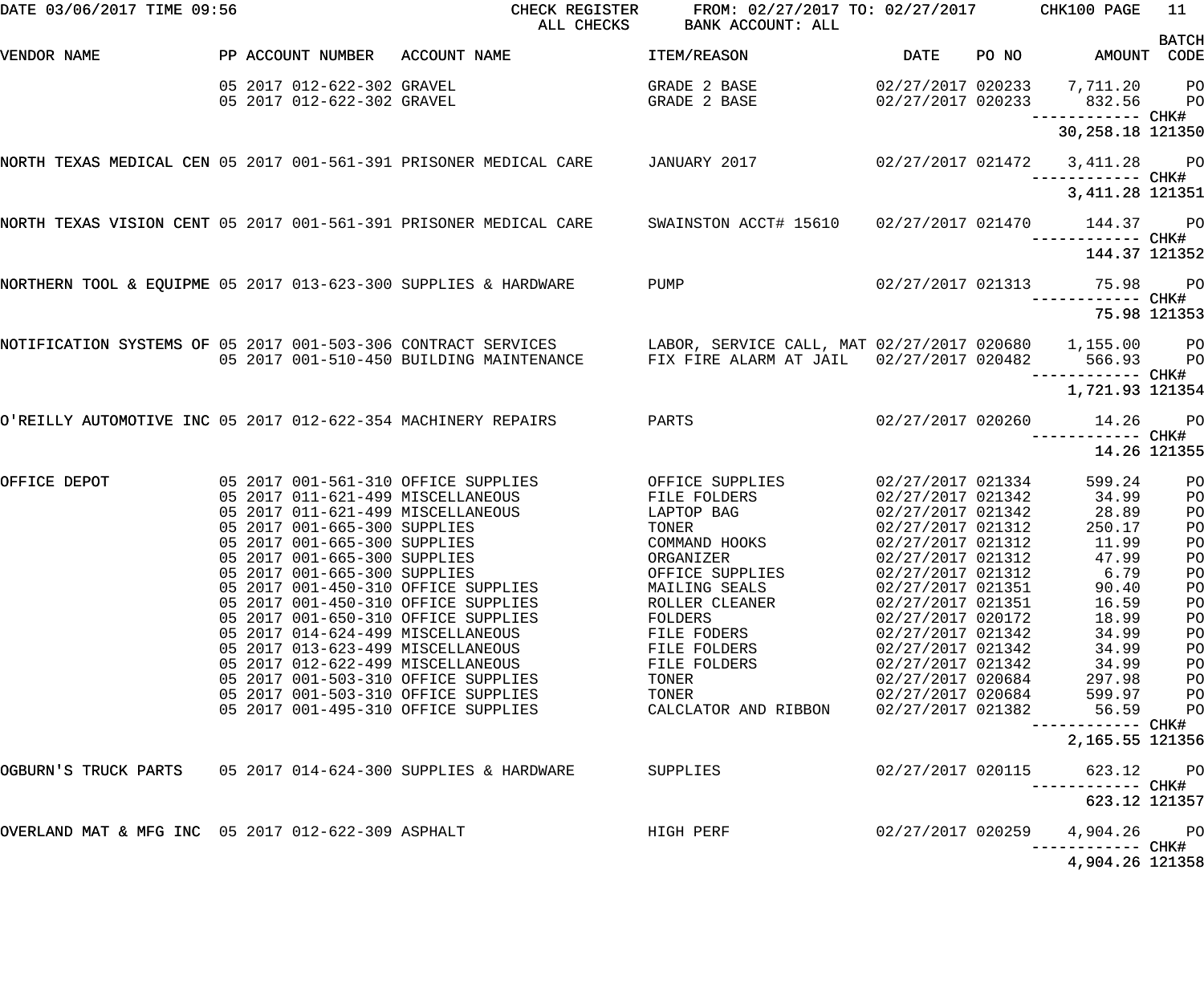| DATE 03/06/2017 TIME 09:56                                      |                              | CHECK REGISTER<br>ALL CHECKS                                                                                                                                   | FROM: 02/27/2017 TO: 02/27/2017<br>BANK ACCOUNT: ALL |                                                             |       | CHK100 PAGE                       | 12                                     |
|-----------------------------------------------------------------|------------------------------|----------------------------------------------------------------------------------------------------------------------------------------------------------------|------------------------------------------------------|-------------------------------------------------------------|-------|-----------------------------------|----------------------------------------|
| VENDOR NAME                                                     | PP ACCOUNT NUMBER            | ACCOUNT NAME                                                                                                                                                   | ITEM/REASON                                          | <b>DATE</b>                                                 | PO NO | AMOUNT CODE                       | <b>BATCH</b>                           |
| PAIGE COMPANY THE                                               | 05 2017 048-409-310 SUPPLIES |                                                                                                                                                                | <b>BOXES</b>                                         | 02/27/2017 021384                                           |       | 472.50                            | <b>PO</b>                              |
|                                                                 |                              |                                                                                                                                                                |                                                      |                                                             |       | 472.50 121359                     |                                        |
| PEGASUS SCHOOLS INC 06 2017 020-570-329 RESIDENTIAL SERVICE     |                              |                                                                                                                                                                | PLACEMENT TR                                         | 02/27/2017 020698                                           |       | 4,030.00 PO                       |                                        |
|                                                                 |                              |                                                                                                                                                                |                                                      |                                                             |       | 4,030.00 121360                   |                                        |
| PENWORTHY THE COMPANY 05 2017 001-650-590 BOOKS                 |                              |                                                                                                                                                                | <b>BOOKS</b>                                         | 02/27/2017 020128                                           |       | 1,496.57 PO<br>—————————— CHK#    |                                        |
|                                                                 |                              |                                                                                                                                                                |                                                      |                                                             |       | 1,496.57 121361                   |                                        |
|                                                                 |                              | PIEL SUSAN CALVERT ATTY 05 2017 001-409-400 COURT APPOINTED ATTORNEYS ST V STHOMAS PEAKE<br>05 2017 001-409-400 COURT APPOINTED ATTORNEYS ST VS JOSEPH COLLINS |                                                      | 02/27/2017<br>02/27/2017                                    |       | 200.00<br>425.00                  | $\qquad \qquad -$<br>$\qquad \qquad -$ |
|                                                                 |                              | 05 2017 001-409-400 COURT APPOINTED ATTORNEYS ST VS JARED BARNES                                                                                               |                                                      | 02/27/2017                                                  |       | 200.00                            | $ -$                                   |
|                                                                 |                              |                                                                                                                                                                |                                                      |                                                             |       | 825.00 121362                     |                                        |
| PLAZA PHARMACY                                                  |                              | 05 2017 001-540-391 MEDICAL SUPPLIES                                                                                                                           | MORPHINE, VALIUM, KETAMI 02/27/2017 020229           |                                                             |       | 830.04                            | $P$ O                                  |
|                                                                 |                              |                                                                                                                                                                |                                                      |                                                             |       | ----- CHK#<br>830.04 121363       |                                        |
| POWER PLAN OIB                                                  |                              | 05 2017 011-621-354 MACHINERY REPAIRS                                                                                                                          | PARTS                                                | 02/27/2017 020131                                           |       | 167.64                            | PО                                     |
|                                                                 |                              | 05 2017 011-621-354 MACHINERY REPAIRS<br>05 2017 011-621-354 MACHINERY REPAIRS                                                                                 | PARTS<br>STOP LIGHT                                  | 02/27/2017 020131<br>02/27/2017 020131                      |       | 563.00<br>168.62                  | P <sub>O</sub><br>PO                   |
|                                                                 |                              |                                                                                                                                                                |                                                      |                                                             |       | ----- CHK#<br>899.26 121364       |                                        |
| PRAXAIR DISTRIBUTION IN 05 2017 011-621-300 SUPPLIES & HARDWARE |                              |                                                                                                                                                                | OXYGEN                                               | 02/27/2017 020133                                           |       | 64.91<br>------ CHK#              | <b>PO</b>                              |
|                                                                 |                              |                                                                                                                                                                |                                                      |                                                             |       | 64.91 121365                      |                                        |
| PROGRESSIVE WASTE SOLUT 05 2017 013-623-301 TRASH DISPOSAL      |                              | 05 2017 014-624-301 TRASH DISPOSAL                                                                                                                             | PCT 3 TRASH<br>PCT 4 TRASH                           | 02/27/2017<br>02/27/2017                                    |       | 168.97<br>162.97                  | $ -$<br>$\sim$ $ -$                    |
|                                                                 |                              |                                                                                                                                                                |                                                      |                                                             |       | 331.94 121366                     |                                        |
|                                                                 |                              |                                                                                                                                                                |                                                      |                                                             |       |                                   |                                        |
| PROGRESSIVE WASTE SOLUT 05 2017 011-621-301 TRASH DISPOSAL      | 05 2017 001-510-442 WATER    |                                                                                                                                                                | PCT 1 TRASH<br>STATION 3 TRASH                       | 02/27/2017<br>02/27/2017                                    |       | 154.69<br>106.22                  | $- -$<br>$\qquad \qquad -$             |
|                                                                 |                              |                                                                                                                                                                |                                                      |                                                             |       | ----------- CHK#<br>260.91 121367 |                                        |
| <b>OUALITY SERVICES</b>                                         |                              | 05 2017 001-510-450 BUILDING MAINTENANCE                                                                                                                       | FIX SWITCH AT JAIL                                   | 02/27/2017 020486                                           |       | 329.68<br>----------- CHK#        | <b>PO</b>                              |
|                                                                 |                              |                                                                                                                                                                |                                                      |                                                             |       | 329.68 121368                     |                                        |
|                                                                 |                              | RAMON EMMA GUZMAN       05 2017 001-409-400 COURT APPOINTED ATTORNEYS  ST VS TINA EAST                                                                         |                                                      | 02/27/2017                                                  |       | 350.00<br>----------- CHK#        | $ -$                                   |
|                                                                 |                              |                                                                                                                                                                |                                                      |                                                             |       | 350.00 121369                     |                                        |
| REINERT PAPER & CHEMICA 05 2017 001-561-331 LAUNDRY SUPPLIES    |                              | 05 2017 001-561-337 CLEANING SUPPLIES<br>05 2017 001-561-337 CLEANING SUPPLIES                                                                                 | LAUNDRY 561-331<br>CLEANING 561-337<br>CLEANING      | 02/27/2017 021387<br>02/27/2017 021387<br>02/27/2017 021429 |       | 602.10<br>746.68<br>666.90        | PO<br>PO<br>PO                         |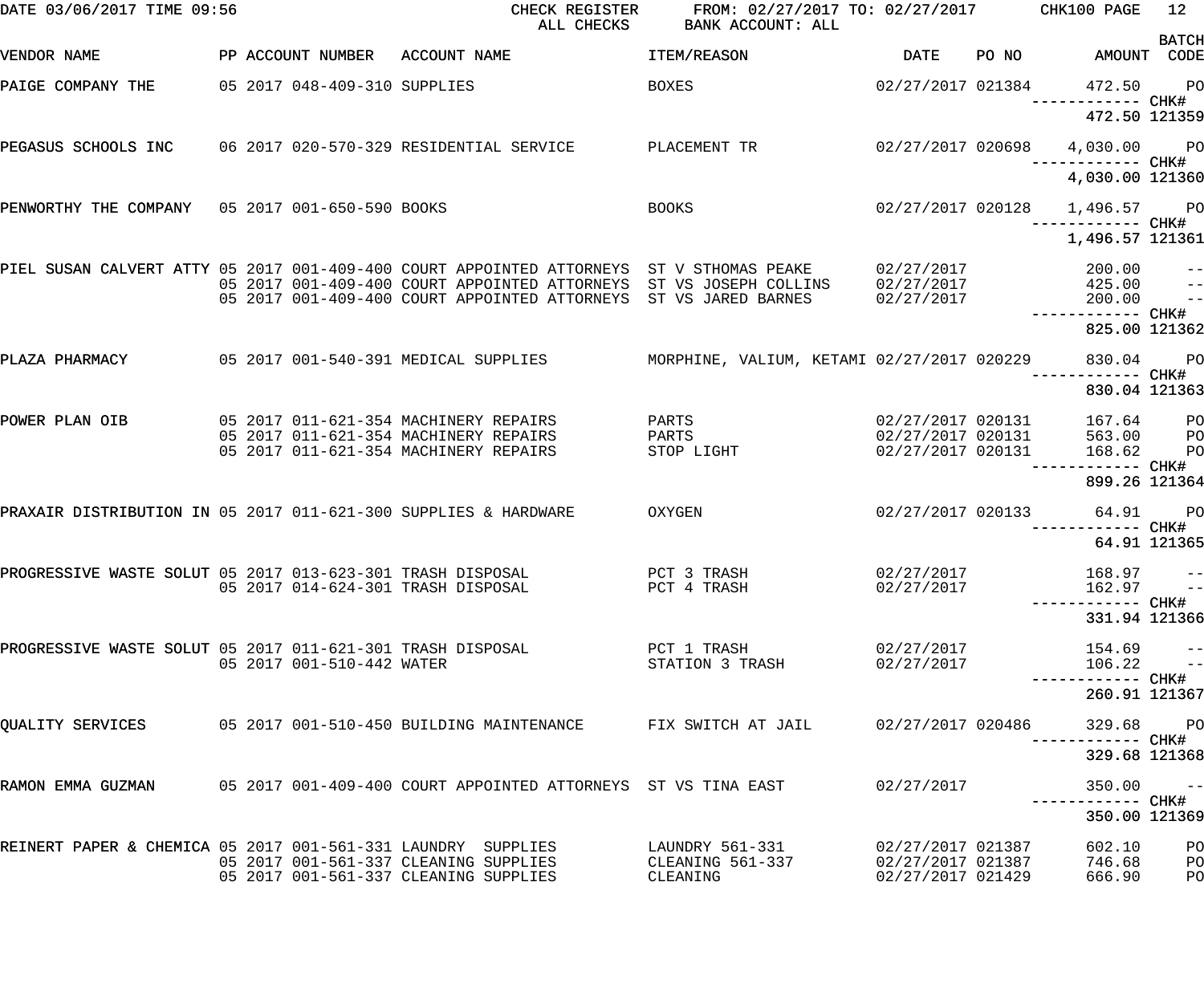| DATE 03/06/2017 TIME 09:56                                     |                                                                                        | CHECK REGISTER<br>ALL CHECKS                                                                        | FROM: 02/27/2017 TO: 02/27/2017 CHK100 PAGE<br>BANK ACCOUNT: ALL                                        |                                                                                                                            |       |                                                     | 13                               |
|----------------------------------------------------------------|----------------------------------------------------------------------------------------|-----------------------------------------------------------------------------------------------------|---------------------------------------------------------------------------------------------------------|----------------------------------------------------------------------------------------------------------------------------|-------|-----------------------------------------------------|----------------------------------|
| VENDOR NAME                                                    | PP ACCOUNT NUMBER                                                                      | ACCOUNT NAME                                                                                        | ITEM/REASON                                                                                             | DATE                                                                                                                       | PO NO | AMOUNT CODE                                         | <b>BATCH</b>                     |
|                                                                | 05 2017 001-561-331 LAUNDRY SUPPLIES<br>05 2017 001-561-338 KITCHEN SUPPLIES           |                                                                                                     | LAUNDRY<br>KITCHEN SUPPLY                                                                               | 02/27/2017 021429<br>02/27/2017 021429                                                                                     |       | 550.00<br>170.38                                    | P <sub>O</sub><br>P <sub>O</sub> |
|                                                                |                                                                                        |                                                                                                     |                                                                                                         |                                                                                                                            |       | 2,736.06 121370                                     |                                  |
| RICK'S ELECTRIC                                                | 05 2017 014-624-354 MACHINERY REPAIRS<br>05 2017 014-624-499 MISCELLANEOUS             |                                                                                                     | AIR COMPRESSOR REPAIRS  02/27/2017  020386  464.45<br>2 LIGHT FIXTURES AND CHE 02/27/2017 020386 749.00 |                                                                                                                            |       |                                                     | P <sub>O</sub><br>PO             |
|                                                                |                                                                                        | 05 2017 014-624-499 MISCELLANEOUS                                                                   | SIX LIGHT FIXTURES IN SH 02/27/2017 020386 1,651.80                                                     |                                                                                                                            |       | —————————— CHK#                                     | PO                               |
|                                                                |                                                                                        |                                                                                                     |                                                                                                         |                                                                                                                            |       | 2,865.25 121371                                     |                                  |
|                                                                |                                                                                        | ROBERTSON JIM ATTORNEY 05 2017 001-409-400 COURT APPOINTED ATTORNEYS ITGO RAMON Q THOMAS 02/27/2017 |                                                                                                         |                                                                                                                            |       | $245.00 - -$                                        |                                  |
|                                                                |                                                                                        |                                                                                                     |                                                                                                         |                                                                                                                            |       | 245.00 121372                                       |                                  |
| ROMCO EQUIPMENT CO 05 2017 011-621-354 MACHINERY REPAIRS       |                                                                                        |                                                                                                     | COOLANT                                                                                                 | 02/27/2017 020101                                                                                                          |       | 110.52                                              | <b>PO</b>                        |
|                                                                |                                                                                        |                                                                                                     |                                                                                                         |                                                                                                                            |       | 110.52 121373                                       |                                  |
| SAFEWAY                                                        |                                                                                        | 05 2017 001-561-391 PRISONER MEDICAL CARE<br>05 2017 001-561-391 PRISONER MEDICAL CARE              | INMATE RX X 2<br>INMATE PRESCRIPTION                                                                    | 02/27/2017 021414<br>02/27/2017 021468                                                                                     |       | 203.18<br>14.21                                     | P <sub>O</sub><br>PO             |
|                                                                |                                                                                        |                                                                                                     |                                                                                                         |                                                                                                                            |       | ------------ CHK#<br>217.39 121374                  |                                  |
| SCHAD & PULTE WELDING S 05 2017 001-540-347 OXYGEN             | 05 2017 001-540-347 OXYGEN<br>05 2017 001-540-347 OXYGEN<br>05 2017 001-540-347 OXYGEN | 05 2017 013-623-300 SUPPLIES & HARDWARE<br>05 2017 001-510-450 BUILDING MAINTENANCE                 | OXYGEN<br>LEASE<br>SUPPLIES<br>OXYGEN<br>INSULATOR<br>TIG ROD                                           | 02/27/2017 020218<br>02/27/2017 020218<br>02/27/2017 020413<br>02/27/2017 020218<br>02/27/2017 020218<br>02/27/2017 020481 |       | 12.00<br>540.00<br>353.65<br>104.00<br>9.05<br>0.59 | PO<br>PO<br>PO<br>PO<br>PO<br>PO |
|                                                                |                                                                                        |                                                                                                     |                                                                                                         |                                                                                                                            |       | ------------ CHK#<br>1,019.29 121375                |                                  |
| SCHILLING PROPANE 05 2017 001-510-441 GAS                      |                                                                                        |                                                                                                     | EMS 4 PROPANE                                                                                           | 02/27/2017 021184                                                                                                          |       | 250.00 PO                                           |                                  |
|                                                                |                                                                                        |                                                                                                     |                                                                                                         |                                                                                                                            |       | 250.00 121376                                       |                                  |
| SCHILLING TIRE & AUTO 05 2017 014-624-303 TIRES & TIRE REPAIRS | 05 2017 014-624-354 MACHINERY REPAIRS                                                  |                                                                                                     | TIRES<br>INSPECTION                                                                                     | 02/27/2017 020379<br>02/27/2017 020379                                                                                     |       | 229.98 PO<br>7.00 PO                                |                                  |
|                                                                |                                                                                        |                                                                                                     |                                                                                                         |                                                                                                                            |       | 236.98 121377                                       |                                  |
|                                                                |                                                                                        |                                                                                                     | ANNEX ELEVATOR INSPECTIO 02/27/2017 021481                                                              |                                                                                                                            |       | 340.37<br>----------- CHK#                          | <b>PO</b>                        |
|                                                                |                                                                                        |                                                                                                     |                                                                                                         |                                                                                                                            |       | 340.37 121378                                       |                                  |
| SEWELL USELTON INSURANC 05 2017 001-560-480 BONDS - EMPLOYEES  |                                                                                        | 05 2017 001-560-480 BONDS - EMPLOYEES                                                               | RENEWAL BONDS WALKER & B 02/27/2017 021408<br>RENEWAL BONDS WALKER & B 02/27/2017 021408                |                                                                                                                            |       | 92.50<br>92.50                                      | PO<br>PO                         |
|                                                                |                                                                                        | 05 2017 001-560-480 BONDS - EMPLOYEES                                                               | RENEWAL BONDS WALKER & B 02/27/2017 021408                                                              |                                                                                                                            |       | 92.50                                               | P <sub>O</sub>                   |
|                                                                |                                                                                        | 05 2017 001-560-480 BONDS - EMPLOYEES                                                               | BOND FOR SCHEMMEL 02/27/2017 021433                                                                     |                                                                                                                            |       | 92.50<br>--------- CHK#                             | P <sub>O</sub>                   |
|                                                                |                                                                                        |                                                                                                     |                                                                                                         |                                                                                                                            |       | 370.00 121379                                       |                                  |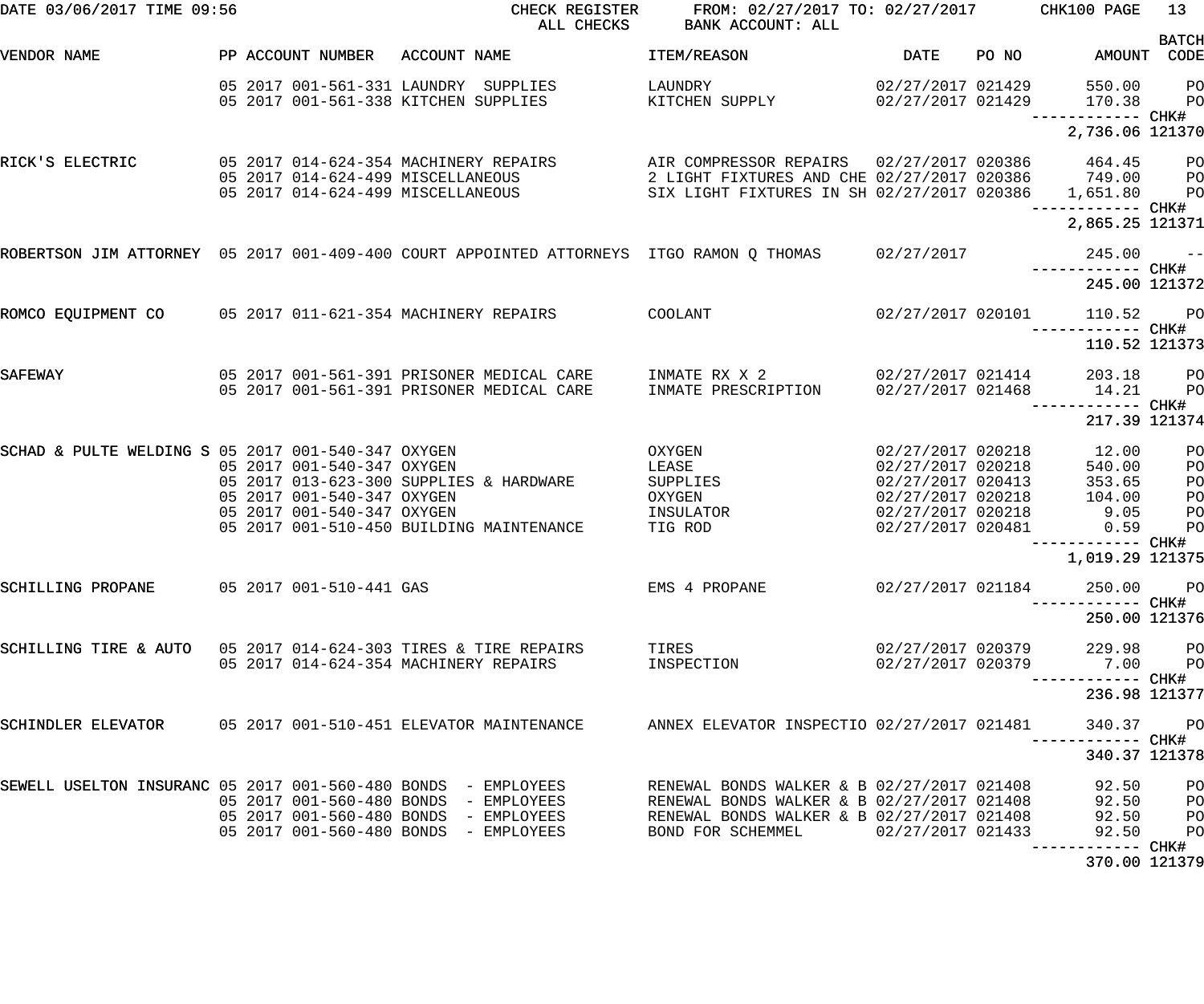| DATE 03/06/2017 TIME 09:56                                       |                               | CHECK REGISTER<br>ALL CHECKS                                                                                                                                             | FROM: 02/27/2017 TO: 02/27/2017 CHK100 PAGE<br>BANK ACCOUNT: ALL          |                                        |       |                                                                                                                                 | 14                               |
|------------------------------------------------------------------|-------------------------------|--------------------------------------------------------------------------------------------------------------------------------------------------------------------------|---------------------------------------------------------------------------|----------------------------------------|-------|---------------------------------------------------------------------------------------------------------------------------------|----------------------------------|
| VENDOR NAME                                                      | PP ACCOUNT NUMBER             | ACCOUNT NAME                                                                                                                                                             | ITEM/REASON                                                               | DATE                                   | PO NO | AMOUNT CODE                                                                                                                     | <b>BATCH</b>                     |
| SIMMONS SHAWN                                                    |                               | 05 2017 001-409-400 COURT APPOINTED ATTORNEYS ST VS NATHANIEL D W JOH 02/27/2017<br>05 2017 001-409-400 COURT APPOINTED ATTORNEYS ST VS DUSTIE PILGRAM                   |                                                                           | 02/27/2017                             |       | 475.00<br>690.00<br>----------- CHK#                                                                                            | $\qquad -$<br>$ -$               |
|                                                                  |                               |                                                                                                                                                                          |                                                                           |                                        |       | 1,165.00 121380                                                                                                                 |                                  |
| SOUTHERN COMPUTER WAREH 05 2017 040-651-452 COMPUTER EXPENSE     |                               | 05 2017 040-651-452 COMPUTER EXPENSE<br>05 2017 040-651-452 COMPUTER EXPENSE<br>05 2017 001-503-310 OFFICE SUPPLIES<br>05 2017 001-503-452 COMPUTER EQUIPMENT            | COLOR TONER<br>BLACK TONER<br>HP M277DW<br>83X TONER<br>HP M277DW PRINTER | 02/27/2017 021431<br>02/27/2017 021420 |       | 238.89<br>$02/27/2017$ $021431$ $02/27/2017$ $021431$ $0315.66$<br>$02/27/2017$ $021430$ $027$<br>1,262.64<br>------------ CHK# | PO<br>PO<br>PO<br>PO<br>PO       |
|                                                                  |                               |                                                                                                                                                                          |                                                                           |                                        |       | 2,254.56 121381                                                                                                                 |                                  |
| SOUTHERN TIRE MART 05 2017 014-624-303 TIRES & TIRE REPAIRS      |                               | 05 2017 014-624-303 TIRES & TIRE REPAIRS                                                                                                                                 | TIRES<br>TIRE DISPOSAL                                                    | 02/27/2017 020378                      |       | 02/27/2017 020378 5,141.40<br>541.00<br>—————————— CHK#                                                                         | P <sub>O</sub><br>P <sub>O</sub> |
|                                                                  |                               |                                                                                                                                                                          |                                                                           |                                        |       | 5,682.40 121382                                                                                                                 |                                  |
| SPARKLETTS AND SIERRA S 05 2017 041-650-310 SUPPLIES             |                               | 05 2017 001-465-185 DISTRICT PETIT JURY<br>05 2017 001-458-499 MISCELLANEOUS                                                                                             | WATER<br>BOTTLED WATER FOR D<br>BOTTLED WATER                             | 02/27/2017 021409<br>02/27/2017 021405 |       | 02/27/2017 020138 12.85<br>5.88<br>15.16                                                                                        | $P$ O<br>P <sub>O</sub><br>PO    |
|                                                                  |                               |                                                                                                                                                                          |                                                                           |                                        |       | ------ CHK#                                                                                                                     | 33.89 121383                     |
| SPROUSE'S AUTO REPAIR & 05 2017 001-510-354 VEHICLE EXPENSE      |                               |                                                                                                                                                                          | FIX CHEVY TRUCK                                                           | 02/27/2017 021355                      |       | 371.00<br>------------ CHK#                                                                                                     | <b>PO</b>                        |
|                                                                  |                               |                                                                                                                                                                          |                                                                           |                                        |       | 371.00 121384                                                                                                                   |                                  |
| SSD SYSTEMS                                                      |                               | 05 2017 043-458-306 CONTRACT SERVICES MARCH 2017                                                                                                                         |                                                                           | 02/27/2017 020471                      |       | 24.10<br>------- CHK#                                                                                                           | <b>PO</b><br>24.10 121385        |
| STATE BAR OF TEXAS 05 2017 001-435-590 LAW BOOKS                 |                               |                                                                                                                                                                          | TX PATTERN JURY CHA                                                       | 02/27/2017 021418                      |       | 93.75 PO                                                                                                                        |                                  |
|                                                                  |                               |                                                                                                                                                                          |                                                                           |                                        |       | -----------         CHK#<br>93.75 121386                                                                                        |                                  |
| SUDDENLINK                                                       | 05 2017 001-540-420 TELEPHONE |                                                                                                                                                                          | EMS CABLE                                                                 | 02/27/2017                             |       | 188.35                                                                                                                          | $\sim$ $ -$                      |
|                                                                  |                               |                                                                                                                                                                          |                                                                           |                                        |       | 188.35 121387                                                                                                                   |                                  |
|                                                                  |                               | SULLIVANT BILL ATTY 05 2017 001-409-400 COURT APPOINTED ATTORNEYS ST VS JANELLE N GONZALE 02/27/2017<br>05 2017 001-409-400 COURT APPOINTED ATTORNEYS ST VS AMANDA R GEE |                                                                           | 02/27/2017                             |       | 600.00 --<br>$560.00 - -$                                                                                                       |                                  |
|                                                                  |                               |                                                                                                                                                                          |                                                                           |                                        |       | 1,160.00 121388                                                                                                                 |                                  |
| TEX-AIR FILTERS/AIR REL 05 2017 001-510-450 BUILDING MAINTENANCE |                               |                                                                                                                                                                          | AIRFILTERS                                                                | 02/27/2017 020493                      |       | 702.24 PO                                                                                                                       |                                  |
|                                                                  |                               |                                                                                                                                                                          |                                                                           |                                        |       | 702.24 121389                                                                                                                   |                                  |
| TEXAS ASSOCIATION OF CO 05 2017 001-409-481 DUES                 | 05 2017 001-409-481 DUES      |                                                                                                                                                                          | N & E JUDGES & COMM<br>TAC                                                | 02/27/2017 021458<br>02/27/2017 021482 |       | 225.00 PO<br>175.00                                                                                                             | <b>PO</b>                        |
|                                                                  |                               |                                                                                                                                                                          |                                                                           |                                        |       | 400.00 121390                                                                                                                   |                                  |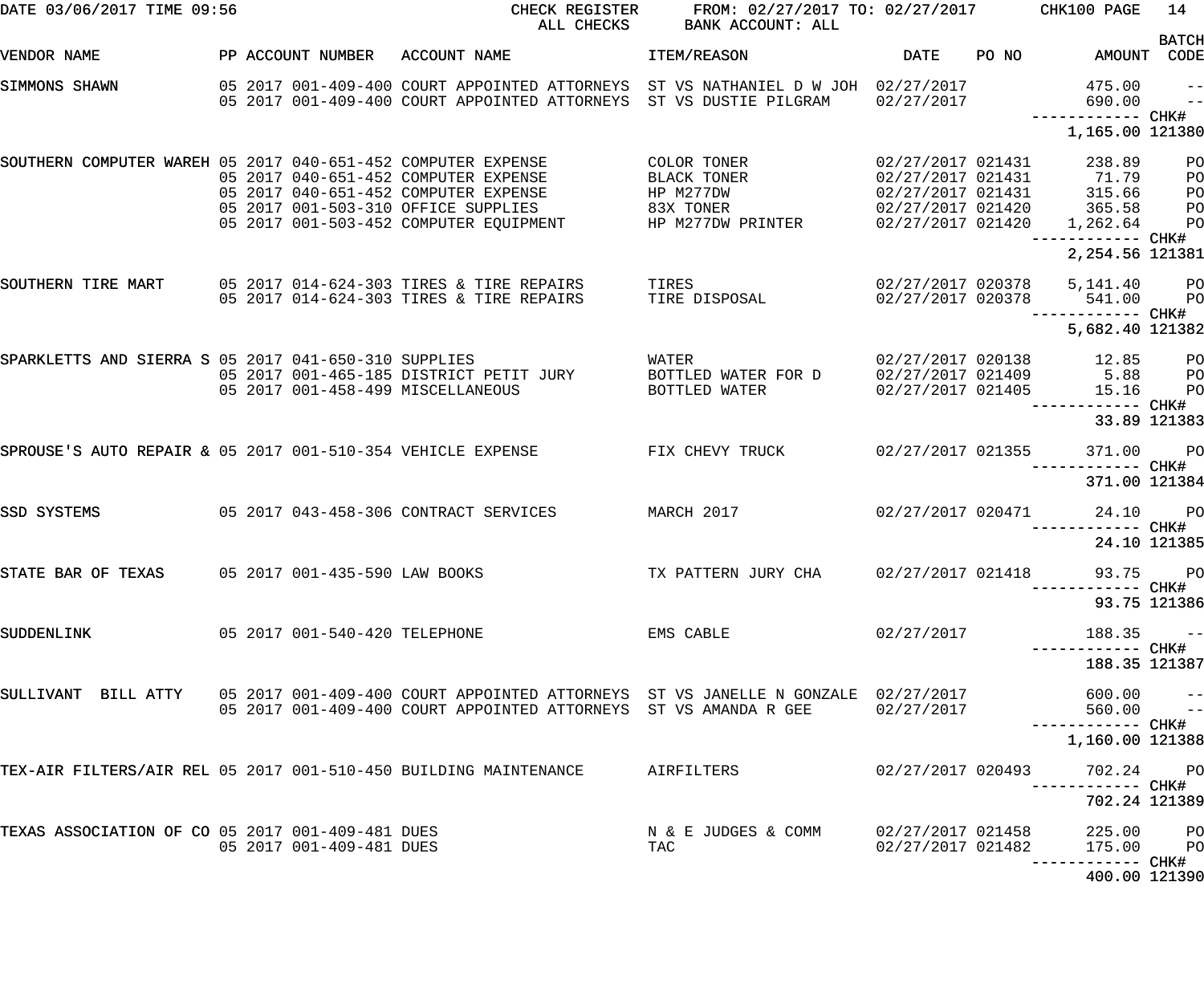| DATE 03/06/2017 TIME 09:56                                     |  |                            | CHECK REGISTER<br>ALL CHECKS                                                                              | FROM: 02/27/2017 TO: 02/27/2017 CHK100 PAGE<br>BANK ACCOUNT: ALL |                     |       |                                     | 15                      |
|----------------------------------------------------------------|--|----------------------------|-----------------------------------------------------------------------------------------------------------|------------------------------------------------------------------|---------------------|-------|-------------------------------------|-------------------------|
| VENDOR NAME                                                    |  | PP ACCOUNT NUMBER          | ACCOUNT NAME                                                                                              | ITEM/REASON                                                      | <b>DATE</b>         | PO NO | AMOUNT                              | <b>BATCH</b><br>CODE    |
|                                                                |  |                            |                                                                                                           |                                                                  |                     |       |                                     |                         |
| TEXAS DEPT OF HEALTH-BV 05 2017 001-340-700 DISTRICT CLERK     |  |                            |                                                                                                           | ITIO ALK                                                         | 02/27/2017          |       | 15.00                               | $- -$                   |
|                                                                |  |                            | 05 2017 001-340-700 DISTRICT CLERK                                                                        | ITIO D CHILDREN                                                  | 02/27/2017          |       | 15.00                               | $\qquad \qquad -$       |
|                                                                |  |                            | 05 2017 001-340-700 DISTRICT CLERK                                                                        | ITIO NAG                                                         | 02/27/2017          |       | 15.00                               | $\frac{1}{2}$           |
|                                                                |  |                            |                                                                                                           |                                                                  |                     |       | ------------ CHK#<br>45.00 121391   |                         |
|                                                                |  |                            | TEXAS DEPT OF PUBLIC SA 05 2017 001-498-490 PRE-EMPLOYMENT PHYSICALS BACKGROUND CHECKS                    |                                                                  | $02/27/2017$ 020902 |       | 4.00                                | $\overline{\mathbf{3}}$ |
|                                                                |  |                            |                                                                                                           |                                                                  |                     |       |                                     |                         |
|                                                                |  |                            |                                                                                                           |                                                                  |                     |       |                                     | 4.00 121392             |
| TEXAS GANG INVESTIGATOR 05 2017 001-560-429 TRAINING & SCHOOLS |  |                            |                                                                                                           | TRAINING FOR CRUMLE                                              | 02/27/2017 021398   |       | 275.00                              | <b>PO</b>               |
|                                                                |  |                            |                                                                                                           |                                                                  |                     |       |                                     |                         |
|                                                                |  |                            |                                                                                                           |                                                                  |                     |       | 275.00 121393                       |                         |
|                                                                |  |                            | TEXAS LIBRARY ASSOCIATI 05 2017 001-650-427 CONFERENCE EXPENSE TLA 2017 CONFERENCE REGI 02/27/2017 021480 |                                                                  |                     |       | 290.00                              | $P$ O                   |
|                                                                |  |                            |                                                                                                           |                                                                  |                     |       |                                     |                         |
|                                                                |  |                            |                                                                                                           |                                                                  |                     |       | 290.00 121394                       |                         |
|                                                                |  |                            | TEXAS PARKS & WILDLIFE 05 2017 001-208-100 DUE TO TEXAS PARKS & WILDL NICHOLAS MONTGOMERY                 |                                                                  | 02/27/2017          |       | 42.50                               | $- -$                   |
|                                                                |  |                            | 05 2017 001-208-100 DUE TO TEXAS PARKS & WILDL NATHAN S MAYNARD                                           |                                                                  | 02/27/2017          |       | 42.50                               | $\qquad \qquad -$       |
|                                                                |  |                            | 05 2017 001-208-100 DUE TO TEXAS PARKS & WILDL MAURICIO S LOPEZ                                           |                                                                  | 02/27/2017          |       | 10.00                               | $\frac{1}{2}$           |
|                                                                |  |                            | 05 2017 001-208-100 DUE TO TEXAS PARKS & WILDL YUMG B BROWN                                               |                                                                  | 02/27/2017          |       | 148.75                              | $\qquad \qquad -$       |
|                                                                |  |                            | 05 2017 001-208-100 DUE TO TEXAS PARKS & WILDL YUMG B BROWN                                               |                                                                  | 02/27/2017          |       | 170.00                              | $\frac{1}{2}$           |
|                                                                |  |                            | 05 2017 001-208-100 DUE TO TEXAS PARKS & WILDL DARON EVANS                                                |                                                                  | 02/27/2017          |       | 127.50                              | $ -$                    |
|                                                                |  |                            |                                                                                                           |                                                                  |                     |       | ----------- CHK#<br>541.25 121395   |                         |
|                                                                |  |                            |                                                                                                           |                                                                  |                     |       |                                     |                         |
| TEXOMA COUNCIL OF GOVER 05 2017 001-409-306 CONTRACT SERVICES  |  |                            |                                                                                                           | FEB 2017                                                         | 02/27/2017 020674   |       | 2,333.34                            | <b>PO</b>               |
|                                                                |  |                            |                                                                                                           |                                                                  |                     |       | ------------ CHK#                   |                         |
|                                                                |  |                            |                                                                                                           |                                                                  |                     |       | 2,333.34 121396                     |                         |
| TG WHITTON CO INC                                              |  |                            | 05 2017 012-622-354 MACHINERY REPAIRS                                                                     | REPAIRS                                                          | 02/27/2017 020245   |       | 220.00                              | P <sub>O</sub>          |
|                                                                |  |                            |                                                                                                           |                                                                  |                     |       |                                     |                         |
|                                                                |  |                            |                                                                                                           |                                                                  |                     |       | 220.00 121397                       |                         |
| THOMPSON J R INC                                               |  | 05 2017 014-624-302 GRAVEL |                                                                                                           | #2 FLEX BASE                                                     | 02/27/2017 020238   |       | 1,990.26                            | PO                      |
|                                                                |  | 05 2017 014-624-302 GRAVEL |                                                                                                           | #2 FLEX BASE                                                     | 02/27/2017 020238   |       | 3,610.38                            | PO                      |
|                                                                |  | 05 2017 014-624-302 GRAVEL |                                                                                                           | #2 FLEX BASE                                                     | 02/27/2017 020238   |       | 3,740.64                            | PO                      |
|                                                                |  | 05 2017 014-624-302 GRAVEL |                                                                                                           | #2 FLEX BASE                                                     | 02/27/2017 020238   |       | 4,276.98                            | PO                      |
|                                                                |  | 05 2017 014-624-302 GRAVEL |                                                                                                           | #2 FLEX BASE                                                     | 02/27/2017 020238   |       | 4,786.38                            | PO                      |
|                                                                |  | 05 2017 011-621-302 GRAVEL |                                                                                                           | $1\frac{1}{2}$ CRUSHER                                           | 02/27/2017 020215   |       | 932.94                              | PO                      |
|                                                                |  | 05 2017 011-621-302 GRAVEL |                                                                                                           | $1\frac{1}{2}$ CRUSHER                                           | 02/27/2017 020215   |       | 2,194.08                            | PO                      |
|                                                                |  | 05 2017 011-621-302 GRAVEL |                                                                                                           | $1\ 1/2$ " CRUSHER                                               | 02/27/2017 020215   |       | 432.72                              | PO                      |
|                                                                |  |                            |                                                                                                           |                                                                  |                     |       |                                     |                         |
|                                                                |  |                            |                                                                                                           |                                                                  |                     |       | 21,964.38 121398                    |                         |
| THOMSON WEST                                                   |  |                            | 05 2017 001-475-390 SUBSCRIPTIONS                                                                         | JAN 2017                                                         | 02/27/2017 020466   |       | 318.00                              | PO                      |
|                                                                |  |                            | 05 2017 040-651-390 SUBSCRIPTIONS                                                                         | JAN 2017                                                         | 02/27/2017 020358   |       | 417.74                              | PO                      |
|                                                                |  |                            | 05 2017 001-560-390 SUBSCRIPTIONS                                                                         | JAN 2017                                                         | 02/27/2017 020311   |       | 197.00                              | PO                      |
|                                                                |  |                            | 05 2017 001-426-390 SUBSCRIPTIONS                                                                         | JAN 2017                                                         | 02/27/2017 020464   |       | 106.00                              | PO                      |
|                                                                |  |                            | 05 2017 001-435-390 SUBSCRIPTION                                                                          | JAN 2017                                                         | 02/27/2017 020465   |       | 168.00                              | PO                      |
|                                                                |  |                            |                                                                                                           |                                                                  |                     |       | --------- CHK#<br>$1.206.71.121200$ |                         |

1,206.74 121399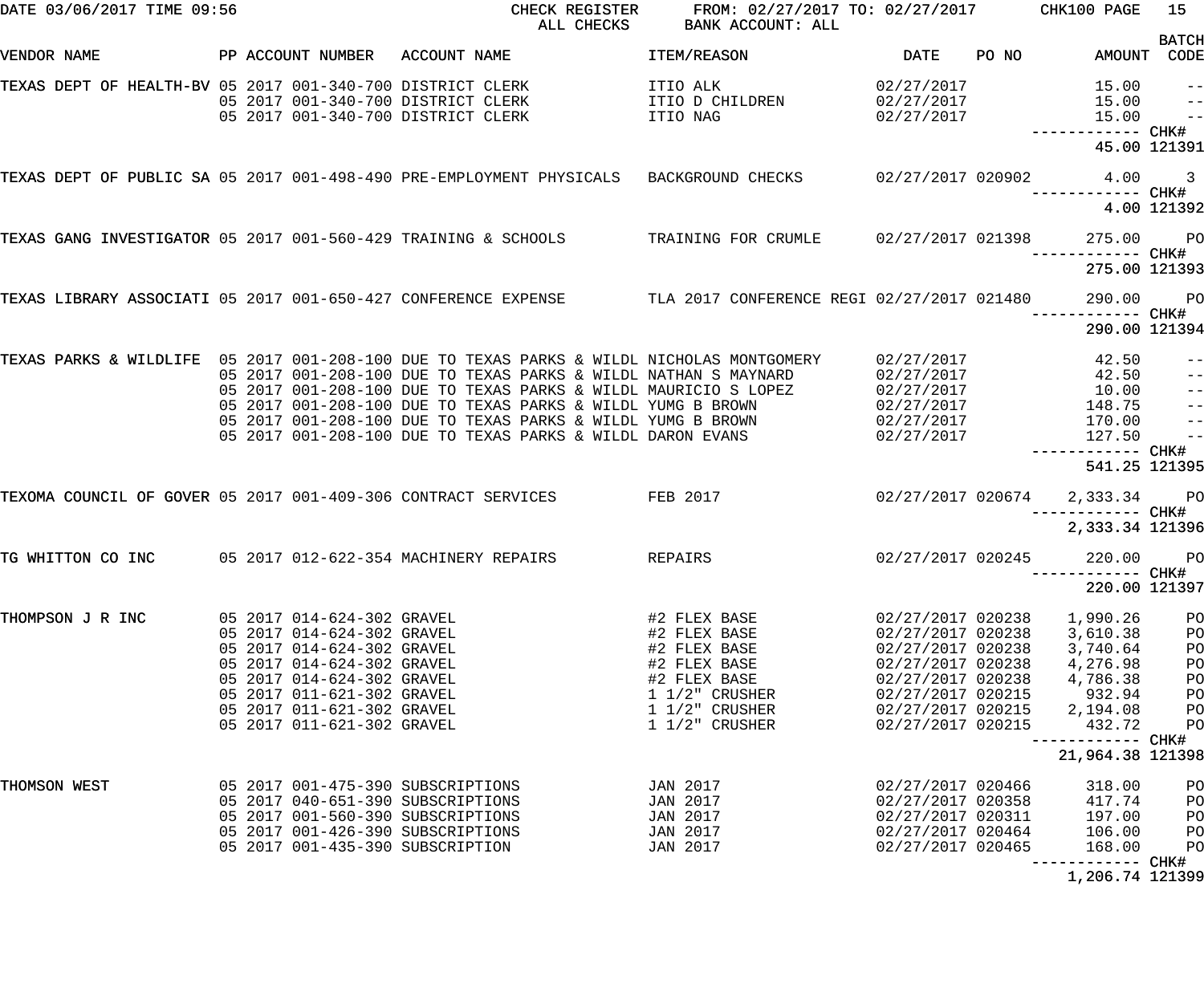| DATE 03/06/2017 TIME 09:56                                       |                                   | CHECK REGISTER<br>ALL CHECKS                                                         | FROM: 02/27/2017 TO: 02/27/2017 CHK100 PAGE<br>BANK ACCOUNT: ALL |                                        |       |                               | 16                   |
|------------------------------------------------------------------|-----------------------------------|--------------------------------------------------------------------------------------|------------------------------------------------------------------|----------------------------------------|-------|-------------------------------|----------------------|
| VENDOR NAME                                                      | PP ACCOUNT NUMBER                 | ACCOUNT NAME                                                                         | ITEM/REASON                                                      | <b>DATE</b>                            | PO NO | AMOUNT CODE                   | <b>BATCH</b>         |
| TIPTON JEREMY                                                    | 06 2017 028-571-390 SUBSCRIPTIONS |                                                                                      | FEB 2017                                                         | 02/27/2017 019838                      |       | 175.00                        | PO                   |
|                                                                  |                                   |                                                                                      |                                                                  |                                        |       | 175.00 121400                 |                      |
| TNT ELECTRIC INC                                                 |                                   | 05 2017 001-510-450 BUILDING MAINTENANCE<br>05 2017 001-510-450 BUILDING MAINTENANCE | YEARLY MAINTENACE E<br>YEARLY MAINTENACE E                       | 02/27/2017 020670<br>02/27/2017 020670 |       | 335.00<br>335.00              | PO<br>P <sub>O</sub> |
|                                                                  |                                   | 05 2017 001-510-450 BUILDING MAINTENANCE                                             | YEARLY MAINTENACE E                                              | 02/27/2017 020670                      |       | 335.00                        | P <sub>O</sub>       |
|                                                                  |                                   | 05 2017 001-510-450 BUILDING MAINTENANCE                                             | YEARLY MAINTENACE E                                              | 02/27/2017 020670                      |       | 488.00                        | PO                   |
|                                                                  |                                   |                                                                                      |                                                                  |                                        |       |                               |                      |
|                                                                  |                                   |                                                                                      |                                                                  |                                        |       | 1,493.00 121401               |                      |
| TONY'S SEED & FEED INC 05 2017 014-624-354 MACHINERY REPAIRS     |                                   |                                                                                      | SCALE USE                                                        | 02/27/2017 020374                      |       | 5.00                          | <b>PO</b>            |
|                                                                  |                                   |                                                                                      |                                                                  |                                        |       |                               | 5.00 121402          |
| TRACTOR SUPPLY PLAN                                              |                                   | 05 2017 014-624-457 MACHINERY & EQUIP-NON CAPI TRANSFER PUMP                         |                                                                  | 02/27/2017 020372                      |       | 744.96                        | P <sub>O</sub>       |
|                                                                  | 05 2017 001-582-499 MISCELLANEOUS |                                                                                      | DOG FOOD                                                         | 02/27/2017 020169                      |       | 42.99                         | P <sub>O</sub>       |
|                                                                  |                                   |                                                                                      |                                                                  |                                        |       | 787.95 121403                 |                      |
| UNIFIRST HOLDINGS INC                                            |                                   | 05 2017 012-622-392 UNIFORMS - EMPLOYEES & PRI UNIFORMS                              |                                                                  | 02/27/2017 020239                      |       | 61.30                         | PO                   |
|                                                                  |                                   | 05 2017 011-621-392 UNIFORMS - EMPLOYEES & PRI UNIFORMS                              |                                                                  | 02/27/2017 020222                      |       | 64.60                         | PO                   |
|                                                                  |                                   | 05 2017 012-622-392 UNIFORMS - EMPLOYEES & PRI UNIFORMS                              |                                                                  | 02/27/2017 020239                      |       | 61.30                         | PO                   |
|                                                                  |                                   | 05 2017 011-621-392 UNIFORMS - EMPLOYEES & PRI UNIFORMS                              |                                                                  | 02/27/2017 020222                      |       | 66.60                         | PO                   |
|                                                                  |                                   | 05 2017 011-621-392 UNIFORMS - EMPLOYEES & PRI UNIFORMS                              |                                                                  | 02/27/2017 020222                      |       | 62.60                         | PO                   |
|                                                                  |                                   |                                                                                      |                                                                  |                                        |       | ------- CHK#<br>316.40 121404 |                      |
| UNITED STATES K9 UNLIMI 05 2017 001-582-499 MISCELLANEOUS        |                                   |                                                                                      | PERFORMANCE DETOX                                                | 02/27/2017 021465                      |       | 38.95                         | PO                   |
|                                                                  | 05 2017 001-582-499 MISCELLANEOUS |                                                                                      | FURMINATOR                                                       | 02/27/2017 021465                      |       | 48.00                         | PО                   |
|                                                                  | 05 2017 001-582-499 MISCELLANEOUS |                                                                                      | LEAD                                                             | 02/27/2017 021465                      |       | 22.00                         | PO                   |
|                                                                  |                                   |                                                                                      |                                                                  |                                        |       |                               |                      |
|                                                                  |                                   |                                                                                      |                                                                  |                                        |       | 108.95 121405                 |                      |
| VERIZON WIRELESS                                                 | 05 2017 001-560-420 TELEPHONE     |                                                                                      | DATA CARDS SO                                                    | 02/27/2017                             |       | 1,102.05                      | $\qquad \qquad -$    |
|                                                                  | 05 2017 001-540-420 TELEPHONE     |                                                                                      | EMS DATA CARRDS                                                  | 02/27/2017                             |       | 227.94                        | $\qquad \qquad -$    |
|                                                                  | 05 2017 001-540-420 TELEPHONE     |                                                                                      | EMS DATA CARD                                                    | 02/27/2017                             |       | 37.99                         | $\qquad \qquad -$    |
|                                                                  | 05 2017 038-455-499 MISCELLANEOUS |                                                                                      | JP 1 DATA CONNECT                                                | 02/27/2017                             |       | 75.98                         | $ -$                 |
|                                                                  |                                   |                                                                                      |                                                                  |                                        |       | 1,443.96 121406               |                      |
| WAGNER SUPPLY COMPANY 05 2017 001-510-300 SUPPLIES               |                                   |                                                                                      | DETERGENT                                                        | 02/27/2017 020502                      |       | 69.55                         | P <sub>O</sub>       |
|                                                                  | 05 2017 001-510-300 SUPPLIES      |                                                                                      | LAUNDRY SOAP                                                     | 02/27/2017 020502                      |       | 218.55                        | PО                   |
|                                                                  | 05 2017 001-510-300 SUPPLIES      |                                                                                      | LINERS AND TOWELS                                                | 02/27/2017 020502                      |       | 554.56                        | P <sub>O</sub>       |
|                                                                  | 05 2017 001-510-300 SUPPLIES      |                                                                                      | CREDIT                                                           | 02/27/2017                             |       | $250.84-$<br>--------- CHK#   | $\qquad \qquad -$    |
|                                                                  |                                   |                                                                                      |                                                                  |                                        |       | 591.82 121407                 |                      |
| WINWHOLESALE COMMERCIAL 05 2017 001-510-450 BUILDING MAINTENANCE |                                   |                                                                                      | PARTS                                                            | 02/27/2017 020499                      |       | 17.51                         | PО                   |
|                                                                  |                                   | 05 2017 001-510-450 BUILDING MAINTENANCE                                             | SWITCH                                                           | 02/27/2017 020499                      |       | 334.90                        | PО                   |
|                                                                  |                                   | 05 2017 001-510-450 BUILDING MAINTENANCE                                             | SEALANT                                                          | 02/27/2017 020499                      |       | 58.87                         | P <sub>O</sub>       |
|                                                                  |                                   |                                                                                      |                                                                  |                                        |       | ------- CHK#                  |                      |
|                                                                  |                                   |                                                                                      |                                                                  |                                        |       | 411.28 121408                 |                      |